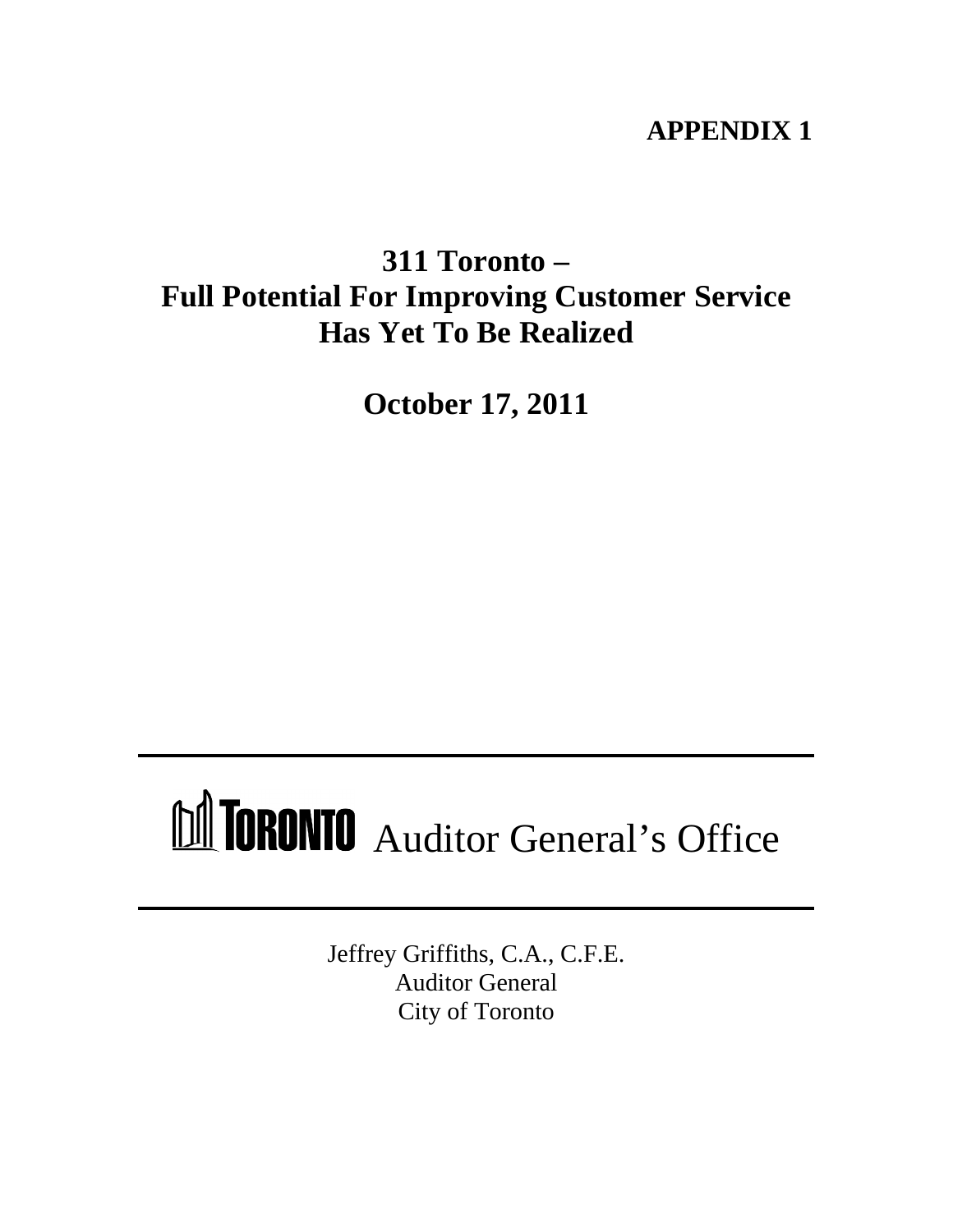|                | <b>TABLE OF CONTENTS</b>                                                                                                                                                                                                               |
|----------------|----------------------------------------------------------------------------------------------------------------------------------------------------------------------------------------------------------------------------------------|
|                | <b>EXECUTIVE SUMMARY.</b>                                                                                                                                                                                                              |
|                |                                                                                                                                                                                                                                        |
|                |                                                                                                                                                                                                                                        |
|                |                                                                                                                                                                                                                                        |
| А.             |                                                                                                                                                                                                                                        |
|                | A.1.<br>A.2.                                                                                                                                                                                                                           |
| <b>B.</b>      |                                                                                                                                                                                                                                        |
|                | Opportunities to Improve Divisional Call Center Efficiency 15<br>B.1<br>Service Request Information Can Be Confusing to the Public  17<br>Response to Divisional Change Requests Has Not Been Timely  18<br><b>B.3.</b><br><b>B.4.</b> |
| $\mathbf{C}$ . |                                                                                                                                                                                                                                        |
|                | U.Z.<br>Incorporation of Telephone Self-Serve Technologies  22<br>C.3<br>Incorporation of a Customer Satisfaction Survey Into Website 23<br>C.4.                                                                                       |
| D.             | 24<br><b>Other Issues </b>                                                                                                                                                                                                             |
|                | D.1. Capital Fund for Divisional 311 Preparedness Should Be Re-assessed 24<br>Interdepartmental Charges Should Be Based on Updated Data 25<br>D.2.                                                                                     |
|                | <b>CONCLUSION</b><br>.26                                                                                                                                                                                                               |
|                |                                                                                                                                                                                                                                        |
|                |                                                                                                                                                                                                                                        |
|                |                                                                                                                                                                                                                                        |
|                | $-1-$                                                                                                                                                                                                                                  |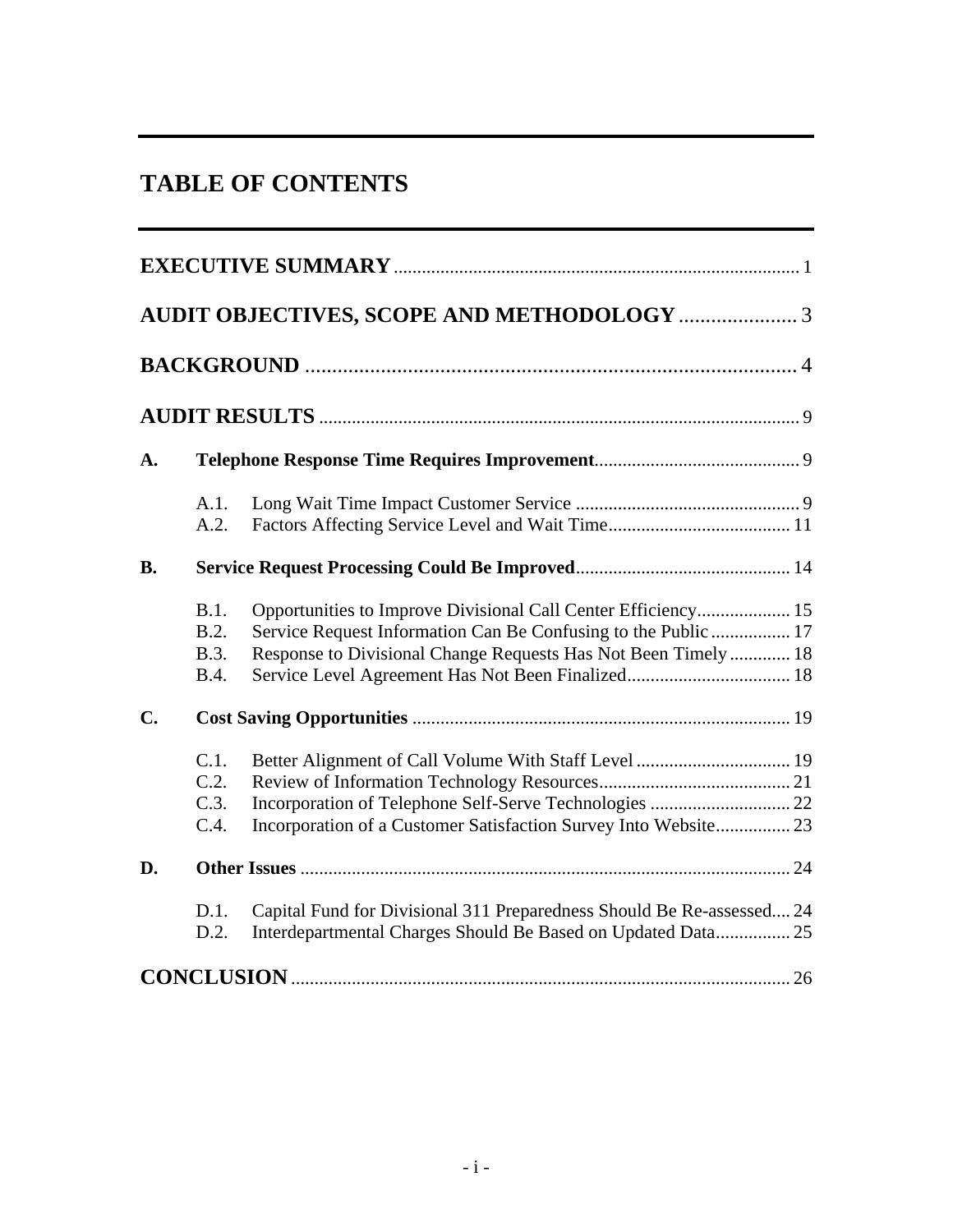The Auditor General's 2011 Audit Work Plan included a review of 311 Toronto operations. The audit objective was to assess the operating effectiveness and efficiency of 311 Toronto.

*City launched 311*  The City achieved a significant milestone in improving *Toronto in*  customer service when it launched 311 Toronto in September *September 2009* 2009. Located in the former Metro Hall Council Chamber, 311 Toronto Contact Center provides the public with one easy-toremember phone number to obtain non-emergency City services and information 24 hours a day, seven days a week.

*human resources in establishing 311*

*City invested*  With capital fund totaling \$36.3 million and five years of *significant*  planning and development since 2004, the City has invested *financial and*  significant financial and human resources in establishing 311 Toronto.

#### **Benchmarking results**

**EXECUTIVE SUMMARY**<br>
The Andium General 3 2011 Audit Work Plan included a<br>
review of 311 tensto experiments. The undiversions of the unit objective<br>
dense and the component of the system of the system of the system of<br>
To Based on the information available, the 311 operations of New York, San Francisco, Calgary and Ottawa answer a higher percentage of incoming calls, maintain a lower staff absenteeism rate, and operate with a relatively lower level of staff resources when compared to 311 Toronto. These comparisons may not take into account each operation's unique aspects of service delivery and staffing model. We also recognize that the 311 operations in the benchmarked municipalities have been in existence for a longer time than 311 Toronto.

#### **Call response statistics**

*Good customer*  Based on March 2011 call statistics, 1 in 5 calls to 311 Toronto *service starts with*  was not answered, and 1 in 10 callers waited longer than 3 *answering calls in*  minutes before the call was answered.

The varying performance level among individual contact center staff, the high staff absenteeism rate, and the existing monitoring system, impact 311 Toronto's ability to answer calls in a timely manner and should be addressed.

*a timely manner*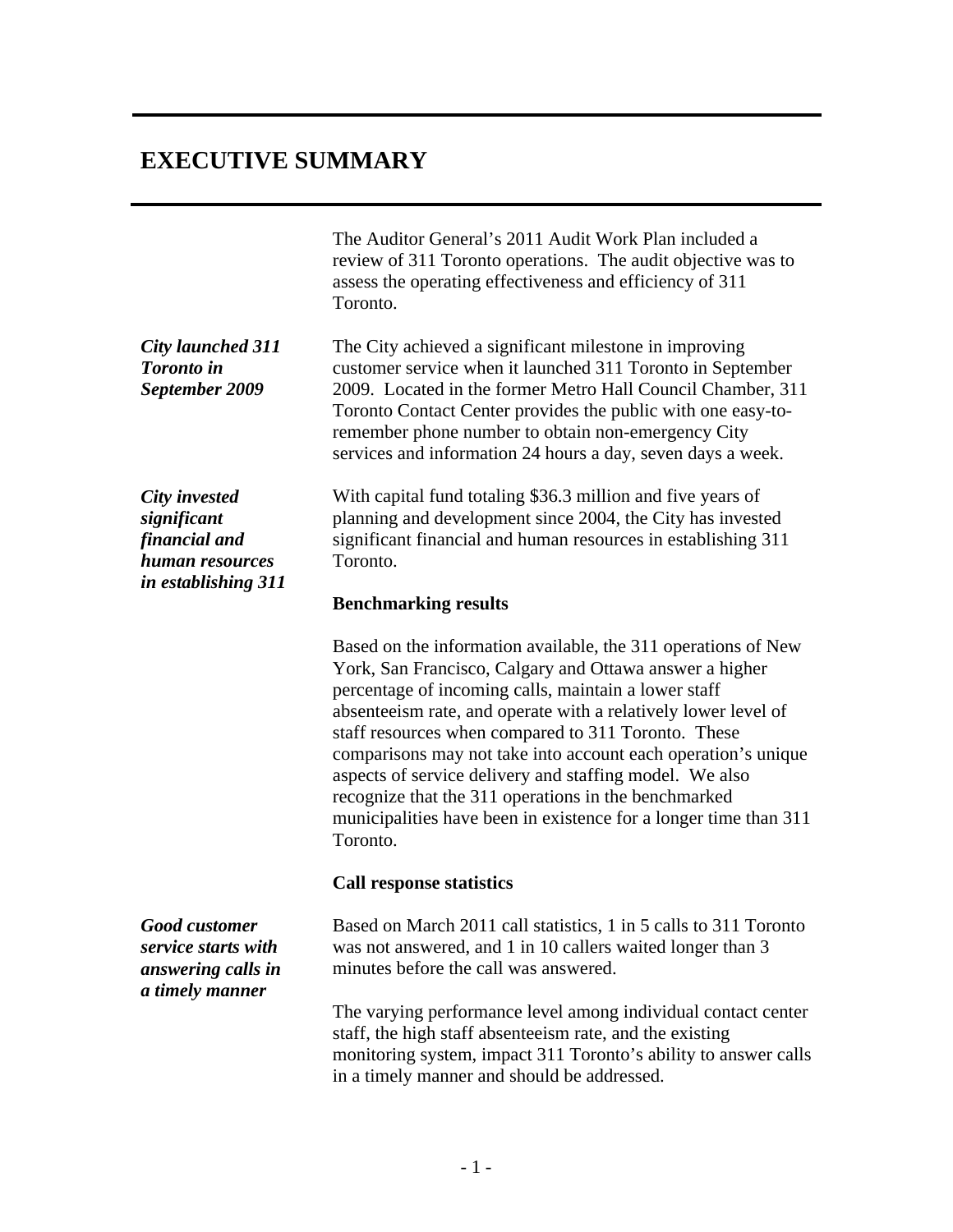# **Service request processing**

| Service request<br>process should be<br>enhanced   | In addition to answering general inquiries, 311 Toronto is<br>responsible for creating service requests for five City divisions.<br>The service request process can be enhanced by:     |  |  |
|----------------------------------------------------|-----------------------------------------------------------------------------------------------------------------------------------------------------------------------------------------|--|--|
|                                                    | Reviewing the business processes of three divisional<br>call centers to identify streamlining opportunities and<br>better alignment with 311 Toronto;                                   |  |  |
|                                                    | Improving the clarity of on-line information on service<br>request status to avoid customer confusion;                                                                                  |  |  |
|                                                    | Responding to change requests from divisions in a<br>timely manner; and                                                                                                                 |  |  |
|                                                    | Finalizing the Service Level Agreement with divisions.                                                                                                                                  |  |  |
|                                                    | <b>Cost saving opportunities</b>                                                                                                                                                        |  |  |
| Audit identifies a<br>number of cost               | The audit also identified a number of opportunities to improve<br>operations while reducing costs:                                                                                      |  |  |
| saving and service<br>improvement<br>opportunities | Ensuring the number of 311 contact center staff on<br>$\sim$<br>overnight shift matches call volume;                                                                                    |  |  |
|                                                    | Reviewing the level and placement of Information<br>Technology staff currently designated for supporting<br>311 Toronto;                                                                |  |  |
|                                                    | Developing a business case on incorporating telephone<br>self-serve technologies into 311 operation to help<br>improve call response and efficiency; and                                |  |  |
|                                                    | Incorporating a customer satisfaction survey into 311<br>website to gather instant customer feedback at minimal<br>cost.                                                                |  |  |
|                                                    | <b>Conclusion</b>                                                                                                                                                                       |  |  |
|                                                    | 311 Toronto was launched approximately two years ago and is<br>in its early implementation stage. As it continues to develop<br>and mature, staff will have more time and experience to |  |  |

improve operation and services.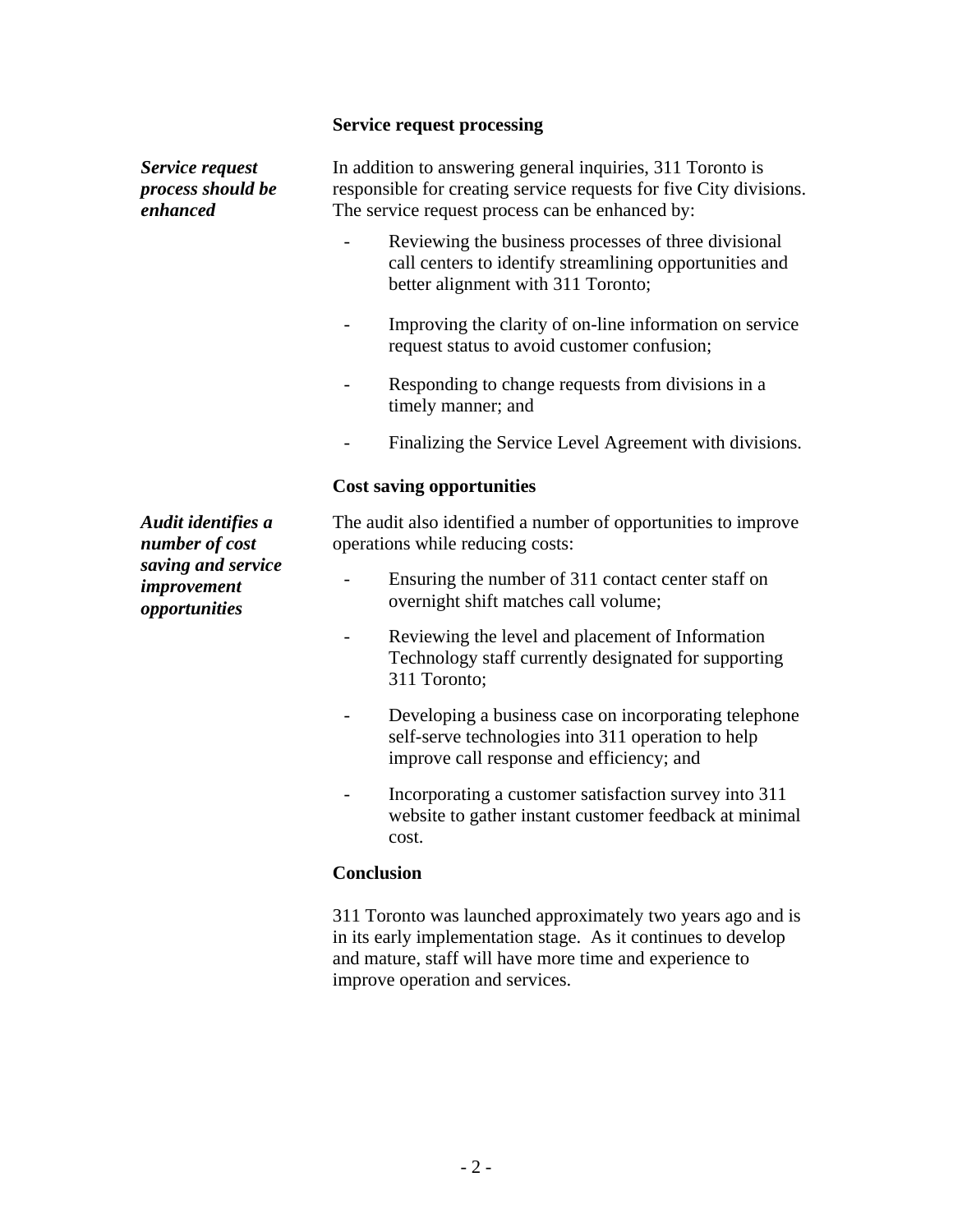# **AUDIT OBJECTIVES, SCOPE AND METHODOLOGY**

| Audit offers a<br>timely and<br>objective<br>evaluation                                | As 311 Toronto is entering its third year of implementation, this<br>report offers a timely and objective evaluation of service level<br>and operating efficiency, as well as opportunities for cost-<br>saving. Implementation of the 12 audit recommendations<br>contained in this report will help improve 311 Toronto's<br>customer service and efficiency.                                                                           |
|----------------------------------------------------------------------------------------|-------------------------------------------------------------------------------------------------------------------------------------------------------------------------------------------------------------------------------------------------------------------------------------------------------------------------------------------------------------------------------------------------------------------------------------------|
|                                                                                        | <b>AUDIT OBJECTIVES, SCOPE AND METHODOLOGY</b>                                                                                                                                                                                                                                                                                                                                                                                            |
|                                                                                        | The Auditor General's 2011 Audit Work Plan included an audit<br>of 311 Toronto operations. The overall objective of the audit<br>was to assess the operating effectiveness and efficiency of 311<br>Toronto. In particular, the objectives of the audit were to<br>determine whether:                                                                                                                                                     |
| <b>Focus of the</b><br>audit was on<br>operational<br>effectiveness and<br>efficiency  | 311 Toronto was implemented in accordance with<br>Council approved funding and timelines<br>311 Toronto improves customer services by providing<br>accurate, timely, and effective responses to public<br>inquiries and service requests<br>311 Toronto provides other benefits to the City including<br>cost savings and improved efficiency of City services.<br>The audit covered the period from January 1, 2010 to June 30,<br>2011. |
| <b>Current review</b><br>did not include<br>an evaluation of<br>procurement<br>process | This review did not include an evaluation of the procurement<br>process pertaining to 311. We are currently reviewing this<br>particular aspect and if significant issues are identified we will<br>report on this in early 2012.                                                                                                                                                                                                         |
| <b>Audit</b><br>methodology                                                            | The audit methodology included the following:<br>A review of staff reports and documents, financial<br>$\sim$<br>information, and divisional policies and procedures<br>Interviews with staff of 311 Toronto and the five City<br>$\overline{a}$<br>divisions whose service requests are created by 311<br>Toronto                                                                                                                        |
|                                                                                        | $-3-$                                                                                                                                                                                                                                                                                                                                                                                                                                     |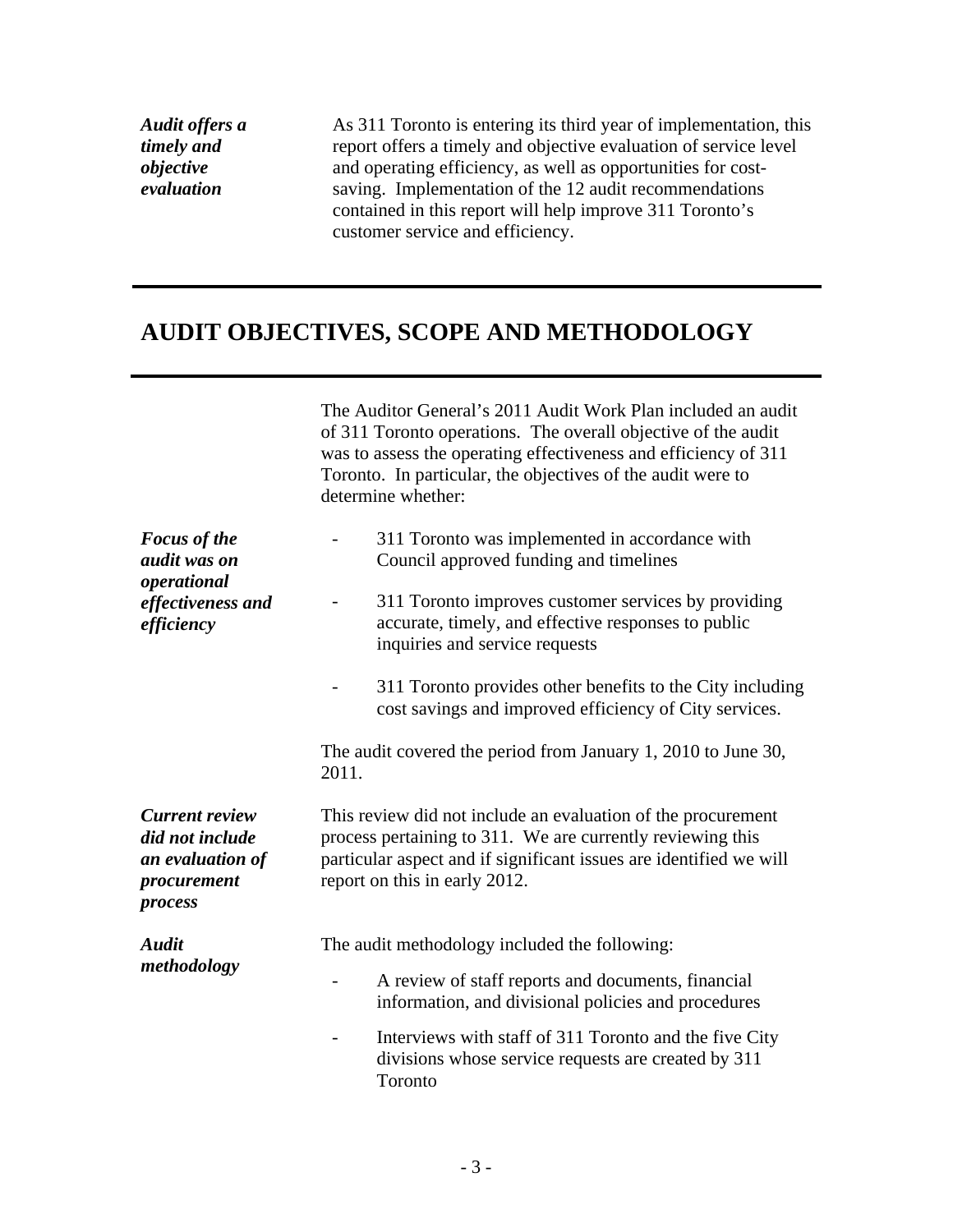|                                               | Analyses of operational and performance measure data,<br>and                                                                      |  |  |
|-----------------------------------------------|-----------------------------------------------------------------------------------------------------------------------------------|--|--|
|                                               | A review of 311 literature including articles, audit<br>reports, and news articles.                                               |  |  |
| Other cities<br>which operate a<br>$311$ were | For benchmarking purposes, the following cities' 311 operations<br>were contacted for comparative information:                    |  |  |
| contacted for                                 | New York City                                                                                                                     |  |  |
| benchmarking<br>purposes                      | San Francisco<br>Calgary<br>Ottawa                                                                                                |  |  |
| Compliance with                               | We conducted this performance audit in accordance with                                                                            |  |  |
| generally                                     | generally accepted government auditing standards. Those                                                                           |  |  |
| accepted                                      | standards require that we plan and perform the audit to obtain                                                                    |  |  |
| government                                    | sufficient, appropriate evidence to provide a reasonable basis for                                                                |  |  |
| auditing                                      | our findings and conclusions based on our audit objectives. We                                                                    |  |  |
| standards                                     | believe that the evidence obtained provides a reasonable basis for<br>our findings and conclusions based on our audit objectives. |  |  |

# **BACKGROUND**

# **Initiation of Toronto's "311"**

| Many large cities<br>have 311 for<br>non-emergency<br>services | The use of 311 by municipalities began in the late 1990s after the<br>U.S. Federal Communication Commission approved the<br>exclusive use of 311 as a national telephone number for non-<br>emergency services. The City of Chicago was the first to<br>successfully implement a comprehensive 311 system in 1999.<br>Many other U.S. cities followed suit including New York, Los<br>Angeles, and San Francisco. |  |  |
|----------------------------------------------------------------|-------------------------------------------------------------------------------------------------------------------------------------------------------------------------------------------------------------------------------------------------------------------------------------------------------------------------------------------------------------------------------------------------------------------|--|--|
|                                                                | In 2003 Toronto and a number of other Canadian cities submitted<br>a joint application to the Canadian Telecommunications and<br>Radio-Television Commission for the designation of telephone<br>number 311 for non-emergency municipal services. The<br>application was approved in 2004. Many Canadian cities<br>including Calgary, Windsor, Ottawa, and Montreal, have since<br>established a 311 service.     |  |  |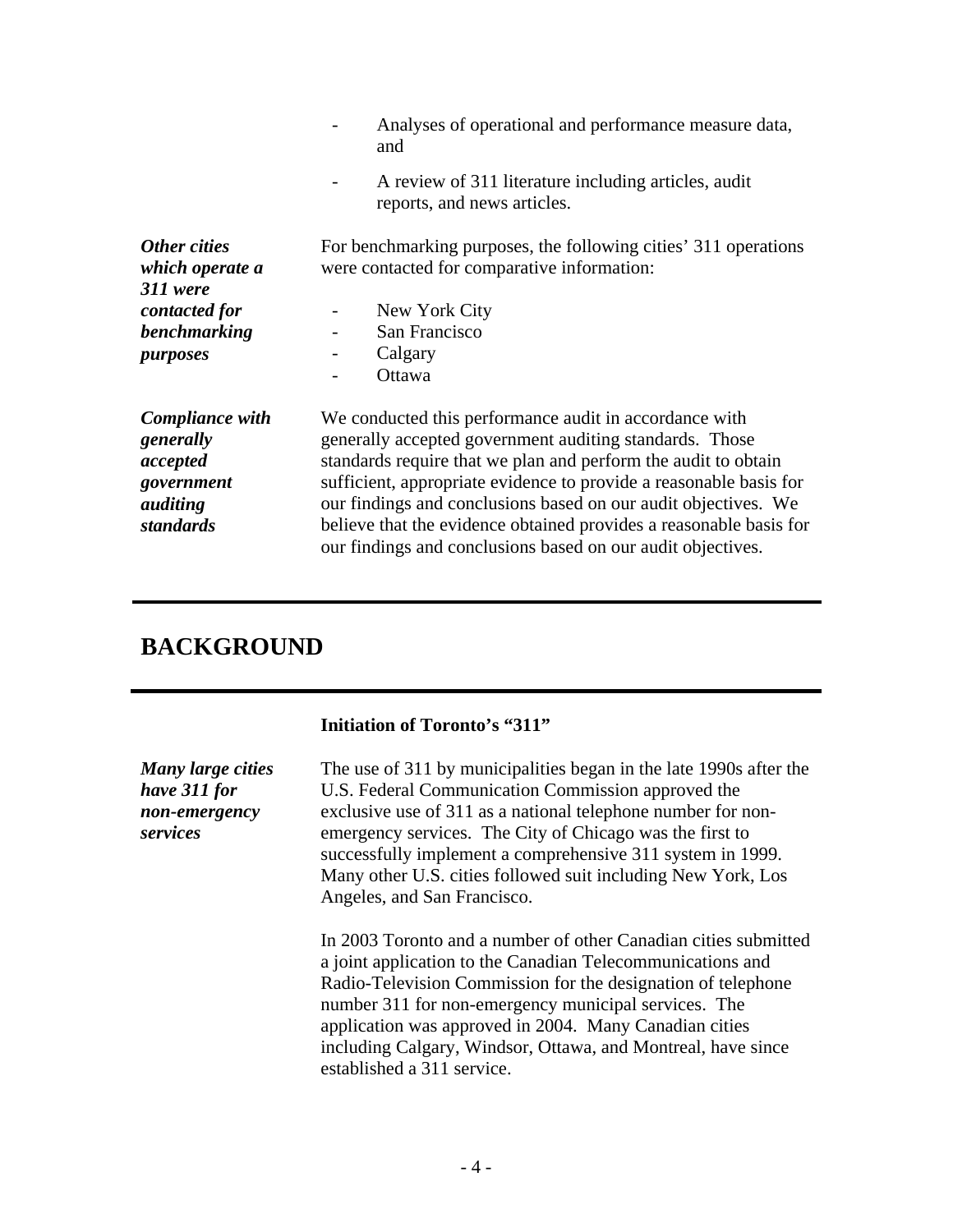| <b>City Council</b><br>approved a 311<br><b>Strategy in 2004</b>       | Toronto City Council at its September 2004 meeting adopted a<br>311 Customer Service Strategy that defined the vision, mission,<br>strategic goals, and design elements of a new 311 model of<br>customer service.                                                                                                                                            |
|------------------------------------------------------------------------|---------------------------------------------------------------------------------------------------------------------------------------------------------------------------------------------------------------------------------------------------------------------------------------------------------------------------------------------------------------|
|                                                                        | <b>Council Approved 311 Priorities</b>                                                                                                                                                                                                                                                                                                                        |
| A blueprint for a<br>311 contact<br>center was<br>developed in<br>2005 | Further development of the Toronto 311 Strategy was guided by<br>a Council-Staff Working Group comprised of elected officials<br>and senior management staff. After extensive analyses, the<br>Council-Staff Working Group in 2005 recommended a service<br>model consisting of a 311 contact center that:                                                    |
|                                                                        | Provides a single published telephone number and e-mail<br>address for easy public access<br>Consolidates several City wide call center inquiry<br>functions<br>Provides general inquiry information<br>Accepts and tracks service requests for five City divisions<br>Reduces call transfers by answering 70 per cent of calls at<br>point of first contact. |
|                                                                        | Following Council approval of the recommended 311 service<br>model, a 311 Project Management Office was established for<br>implementation, and a Steering Committee comprised of the City<br>Manager and other senior management staff was formed to<br>provide project oversight and high-level guidance.                                                    |
|                                                                        | <b>Implementation Phases</b>                                                                                                                                                                                                                                                                                                                                  |
|                                                                        | Implementation of the project was phased in as follows:                                                                                                                                                                                                                                                                                                       |
|                                                                        | Phase $1$ – Public launch of 311 contact centre with capacity to<br>answer general inquiries for all City divisions and create service<br>requests for three City divisions                                                                                                                                                                                   |
|                                                                        | Phase 2 – Extend service request capacity to a total of five City<br>divisions.                                                                                                                                                                                                                                                                               |
|                                                                        | Due to a delay in procuring an information system for the contact<br>center and the 2009 labour disruption, Phase 1 was implemented<br>twelve months after the targeted timeline. Phase 2 was fourteen<br>months delayed from its original targeted date.                                                                                                     |
|                                                                        |                                                                                                                                                                                                                                                                                                                                                               |
|                                                                        | $-5-$                                                                                                                                                                                                                                                                                                                                                         |

- Provides a single published telephone number and e-mail address for easy public access
- Consolidates several City wide call center inquiry functions **that is a structure of the structure**  $\mathbf{r}$  is a structure of the structure of the structure of the structure of the structure of the structure of the structure of the structure of the structure of the struct
- Provides general inquiry information
- Accepts and tracks service requests for five City divisions
- Reduces call transfers by answering 70 per cent of calls at point of first contact.

#### **Implementation Phases**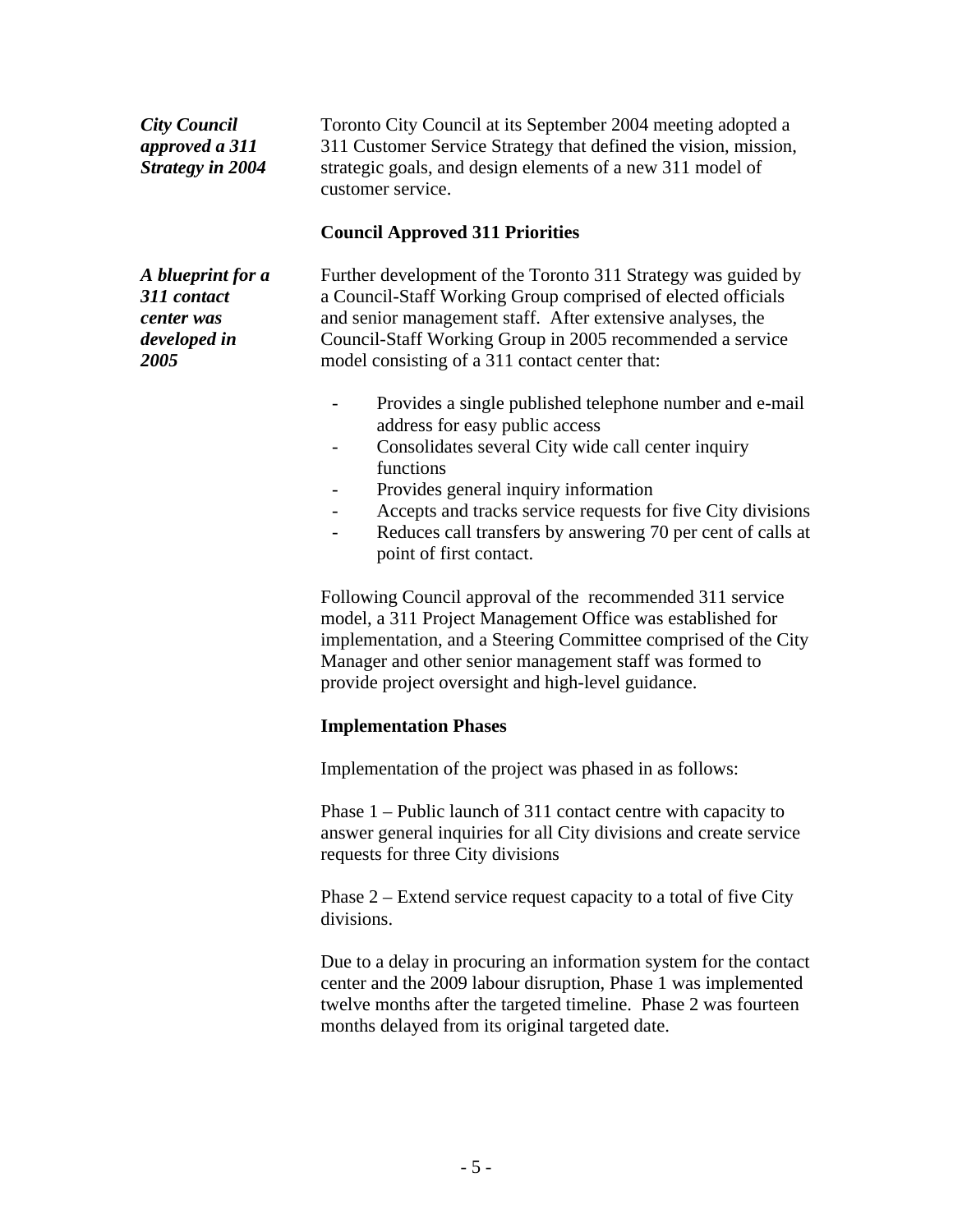*Toronto*  Phase 1 was completed in September 2009 when Toronto *launched 311 in* a launched its new 311 contact centre to the public. Located in the *September 2009* former Metro Hall Council Chamber, the contact centre provides the public with one easy-to-remember phone number to obtain non-emergency City services and information 24 hours a day, seven days a week.



311 Toronto Contact Centre

*service requests*

*311 answers*  After completing Phase 2 in May 2010, the 311 contact center *general inquiries* has the capacity to answer all general inquiries and create *and creates*  requests for service for the following five City divisions:

- Solid Waste Management Services
- Transportation Services
- Toronto Water
- Municipal Licensing and Standards
- Urban Forestry (part of the Parks, Forestry and Recreation Division)

Residents can reach customer service staff by phone or email, or access City information directly through the 311 website. For most City services, residents can call 311 to create a service request and receive a tracking number to find out the status of their requests either via phone or on-line.

Phase 3 has been commenced to add Animal Services and recreational program registration to the 311 service request menu.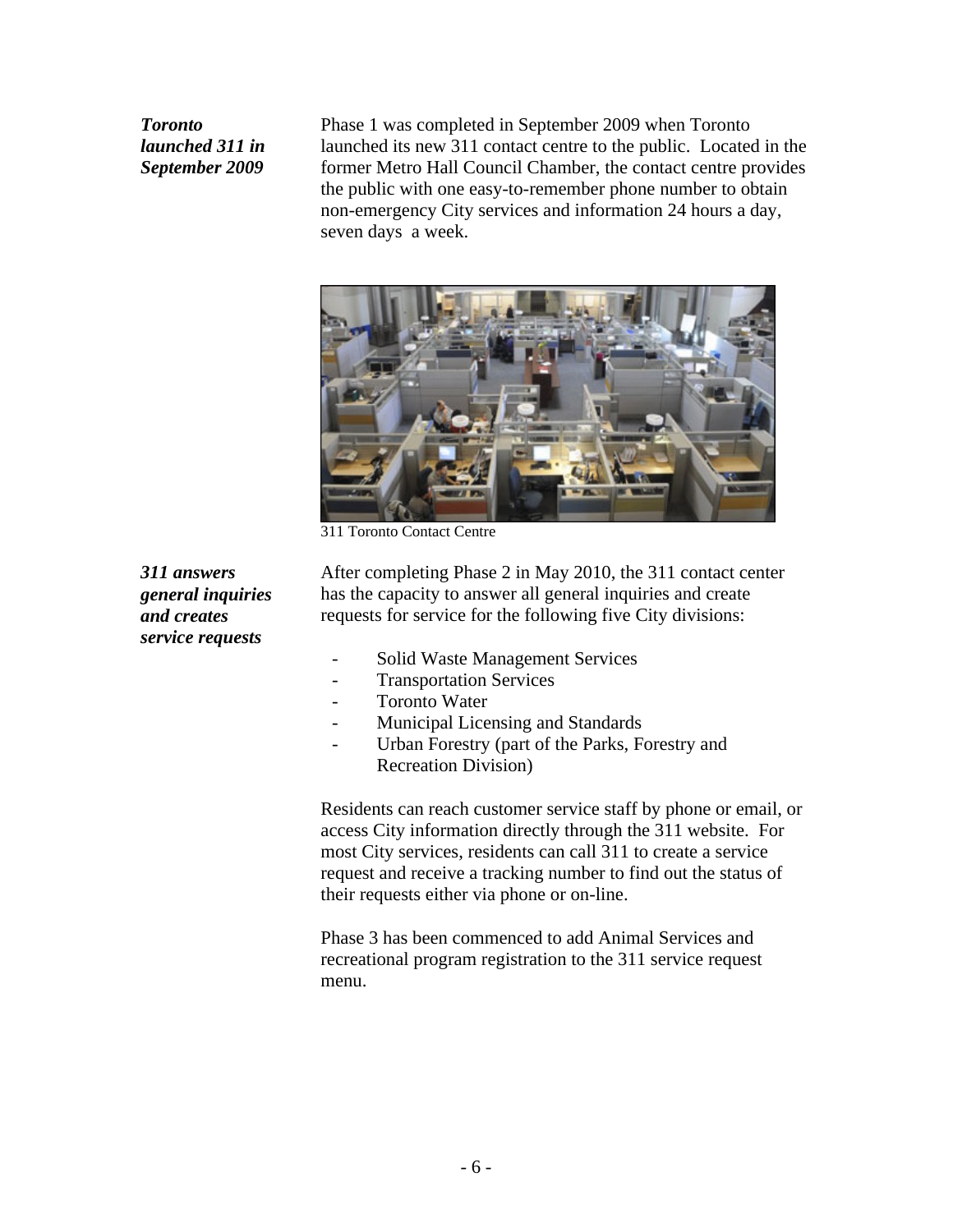#### **Capital Funding for Initial Implementation**

*Initial funding*  City Council in 2005 initially approved a total of \$26.9 million *approved for*  for capital funding for 311 implementation, specifically \$1.7 *\$26.9 million* million for 2005 and \$25.2 million for 2006-2008 (Figure 1).

Staff subsequently requested an additional \$8.5 million in its 2007 capital budget, and \$2.8 million in its 2009 capital budget (Figure 1). Both funding requests were approved by City Council.

| Annual<br>Capital<br><b>Budget</b> | Purpose                                                                      | Council<br>Approval<br>(\$million) |
|------------------------------------|------------------------------------------------------------------------------|------------------------------------|
| 2005                               | 311 preparatory activities                                                   | $\frac{1}{2}$ \$ 1.7               |
| 2006                               | Project implementation 2006-2008 \ \ \$25.2                                  |                                    |
| 2007                               | Additional funding for procurement $\sqrt{38.5}$<br>of an information system |                                    |
| 2009                               | Additional staff resources to<br>complete 311 implementation                 | \$2.8                              |
| Total approved                     |                                                                              | \$38.2                             |

### **Figure 1 Council Approved Capital Budget for 311 Customer Service Strategy**

With the additional funding requests, the capital budget approved by Council for initial 311 implementation totaled \$38.2 million. Actual expenditures for 311 implementation were \$36.3 million by the end of 2010.

A significant portion of 311 Toronto's capital costs were for acquiring an information technology vendor to design and implement a technology solution for the contact center, including hardware and software technologies, professional services, documentation, and training. The City issued two Requests for Proposal and evoked a Best and Final Offer process to select a preferred proponent.

*process*

*Current review*  This review did not include an evaluation of the procurement *did not include*  process pertaining to 311. We are currently reviewing this *an evaluation of*  particular aspect and if significant issues are identified we will *procurement*  report on this in early 2012.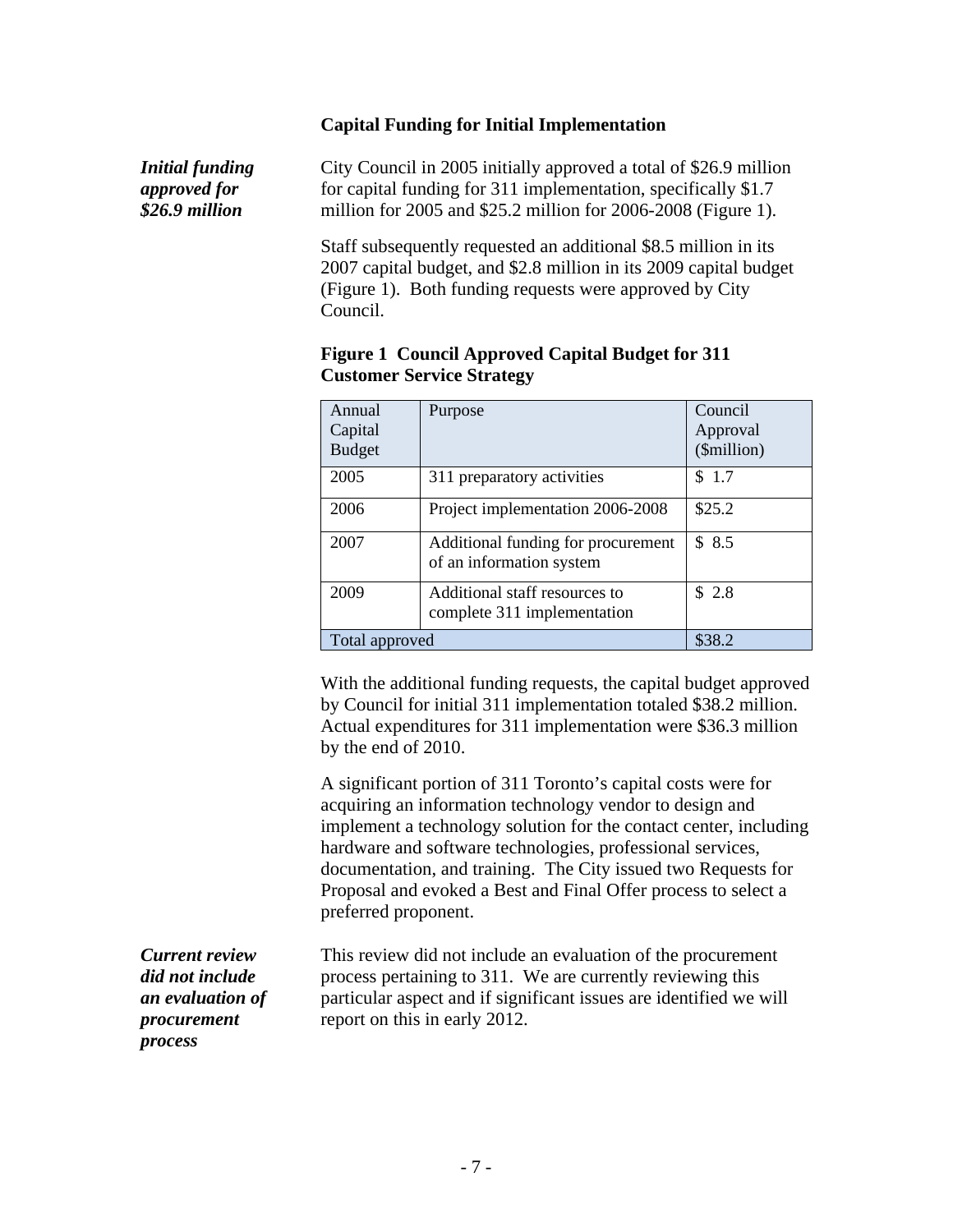A new 311 Toronto Division was created to implement the 311 Customer Service Strategy. Led by a Director, the Division is responsible for operating the contact center and a Project Management Office.

*A new 311*  As of March 2011, the Division consisted of 188 staff including:

was created for **-** 108 Customer Service Representatives for the contact centre<br>
43 staff for the Project Management Office, and<br>
37 support and supervisory staff.

- *and continuous* 
	-

The approved 2011 operating budget for 311 Toronto was \$19.1 million gross and \$9.7 million net.

### **Core Service Review Recommendations Respecting 311**

**Organizational Structure and Annual Operating Budget**<br>
A new 311 Tomoto Division was created to implement the 311<br>
Customer Service Strategy. Led by a Director, the Division is<br>
Management Office.<br>
As of March 2011, the D City Council in 2011 approved a Core Service Review in preparation of the 2012 budget process. The firm KPMG LLP (KPMG) was retained to review all City services and identify opportunities to change services and service levels.

City Council in September 2011 approved, as amended, 16 recommendations from the City Manager in relation to the KPMG review. Included in the approved recommendations are two relating to 311:

*Toronto Division daily operation expansion*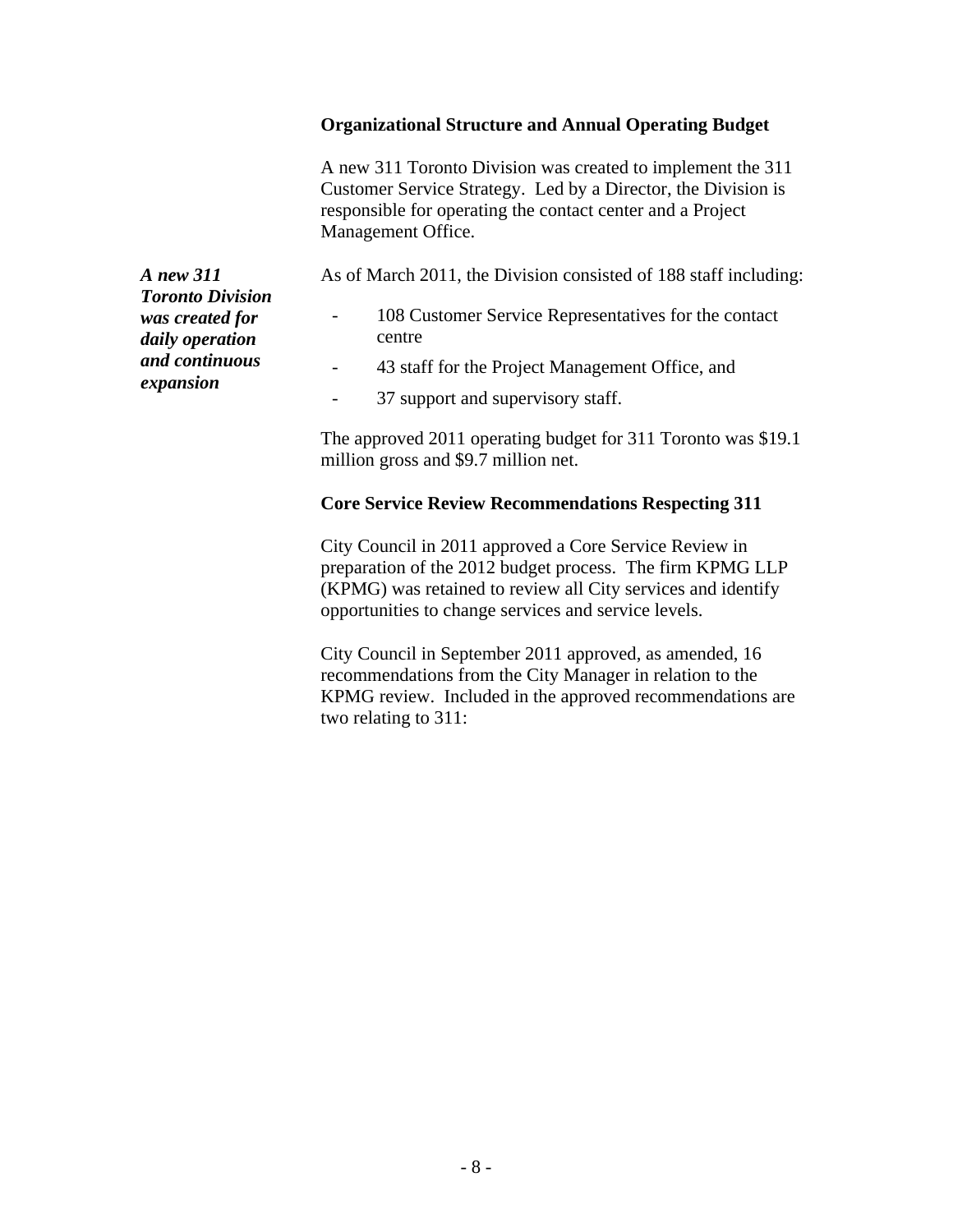- **Two Core** "1. City Council approve the following actions and service *Service Review*  **311 The Connect Act of The Council approve the following actions and service<br>
<b>1. Service Review** level adjustments:<br> **1. 311 Eliminate development capacity in 2013 when<br>
<b>311 311 is fully implemented;**" *level adjustments:*
- *recommendation s are related to a. 311- Eliminate development capacity in 2013 when 311 is fully implemented;"*

*"12. City Council refer the following motions from the special Standing Committee meetings to the City Manager for consideration, to determine whether and in what manner implementation is appropriate through the 2012, 2013 and 2014 Operating Budgets, subject to Toronto Municipal Code Chapter 71, Financial Control, City, and agency collective agreements, and human resource policies:*

*b.i. The identification of which components of 311 could be outsourced – from the call centre to the technology – and the potential savings and timelines of outsourcing of the 311 call center*;"

Our audit findings and recommendations will help facilitate the City Manager's assessment and determination of an appropriate and cost effective 311 structure and service level in future budget consideration.

# **AUDIT RESULTS**

### **A. Telephone Response Time Requires Improvement**

#### **A.1. Long Wait Time Impact Customer Service**

*The majority of*  Among the different channels the public can reach 311 Toronto, *the public contact*  telephone continues to be the predominant method and accounts *311 Toronto by*  for approximately ninety per cent of contacts. In 2011, 311 *phone* Toronto receives approximately 100,000 telephone calls per month. Email, fax, and on-line inquiries account for the remaining 10 per cent of contacts.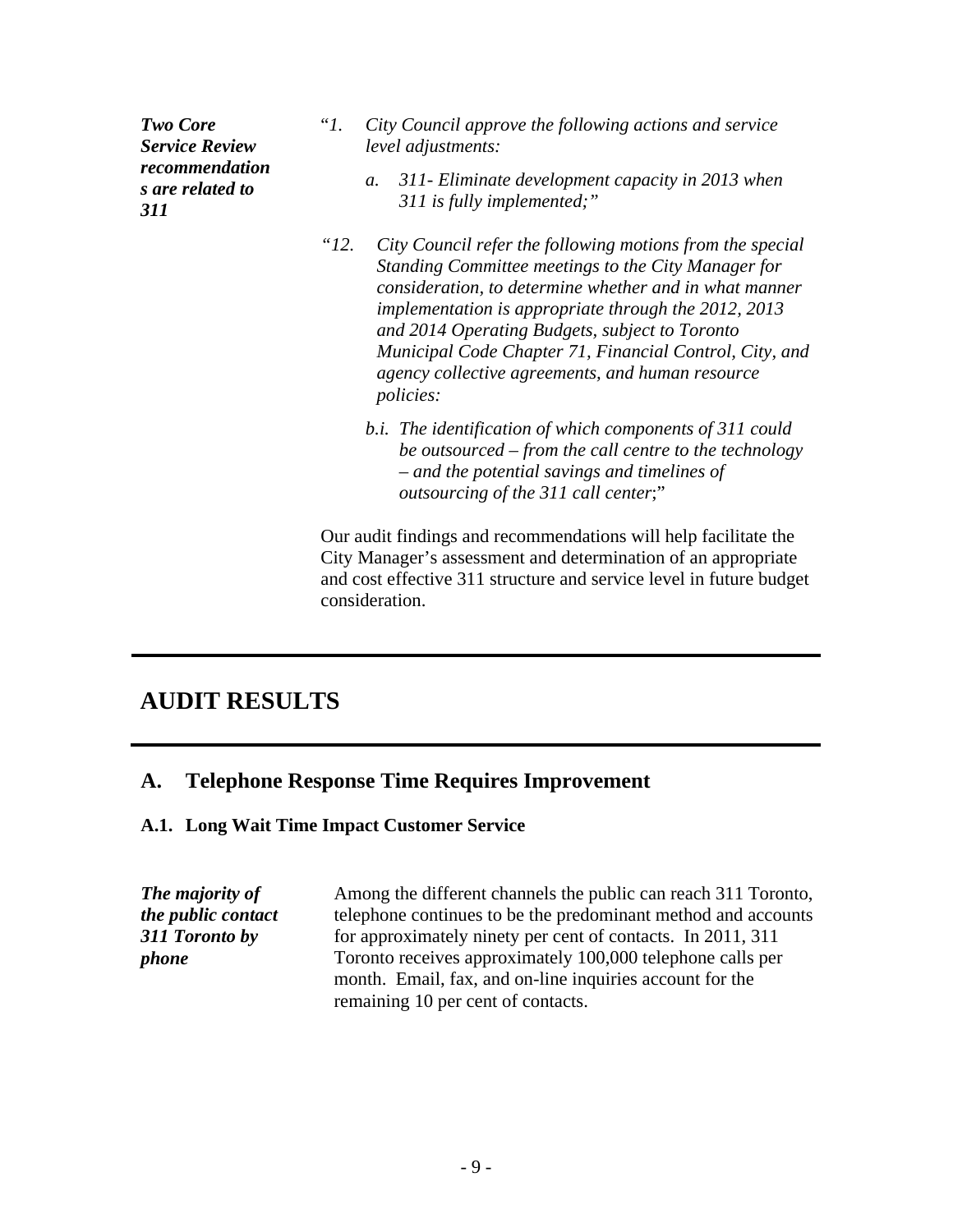The public expectation, according to a national survey of Canadian citizens conducted by the Institute for Citizen-Centred Service, is less than 30 seconds call wait time before speaking to an agent.

*311 targets at*  311 Toronto's current service target is to answer by agents 80 *answering 80% of*  per cent of calls within 75 seconds. This target level was *calls within 75*  established by contact center management. According to 311's *seconds* monthly statistics, the percentage of calls answered within the targeted 75 seconds has declined from approximately 80 per cent between January and March to approximately 50 per cent in May and June 2011. The decline in service level was related to increasing call volume in summer months. A similar pattern was experienced in 2010.

> This particular service target (80 per cent of calls answered within 75 seconds), however, pertains only to the wait time of calls that are answered by 311 staff. A considerable number of calls to 311 Toronto are not answered by agents, and they are not captured in the service level data.<br>Figure 2 depicts the disposition and wait time based on all

incoming calls to 311 Toronto during March 2011.





*Over 20% of*  An average of 21 per cent of calls to 311 Toronto during March *calls to 311*  2011 were not answered by agents. This average was likely *Toronto were*  higher in May and June when call volume increased significantly **not answered** and callers were encouraged by the broadcast message to obtain *by agents* the information on-line or call back later.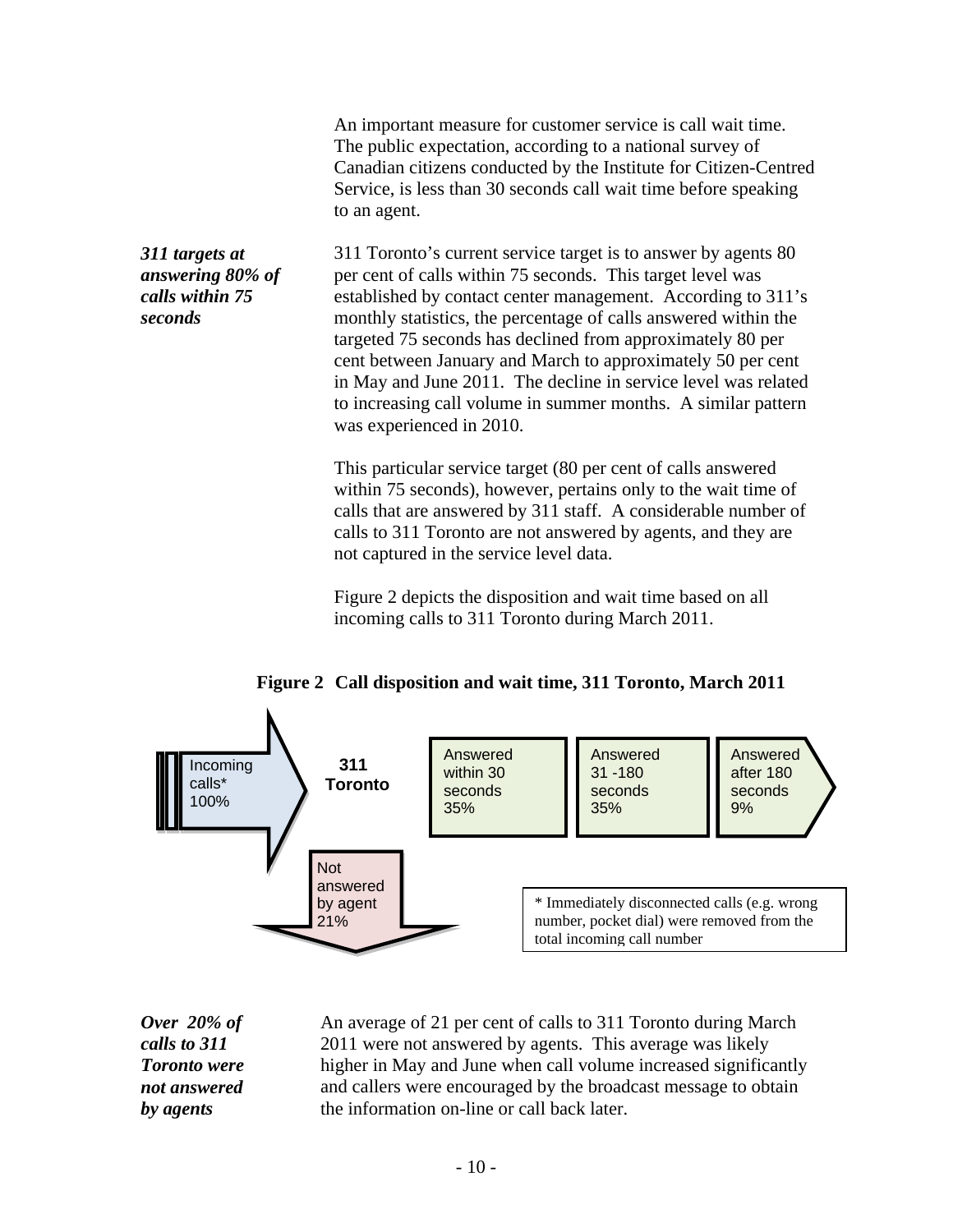|                                                                            | 311 Toronto's percentage of calls not answered (known as "call"<br>abandoned rate" in 311 operations) appears to be high when<br>compared with other 311 operations, but each 311 operation may<br>have a different method to measure the call abandoned rate<br>making a precise comparison difficult. |
|----------------------------------------------------------------------------|---------------------------------------------------------------------------------------------------------------------------------------------------------------------------------------------------------------------------------------------------------------------------------------------------------|
| 9% of callers<br>waited longer<br><i>than 3 minutes</i><br>before answered | For callers who decided to wait, based on a daily wait-time<br>analysis of March phone records, on average 9 per cent of callers<br>waited longer than 3 minutes before answered by an agent. Even<br>for calls that were not answered, many waited longer than 3                                       |
|                                                                            | minutes before hanging up.                                                                                                                                                                                                                                                                              |

In a nutshell, one in five calls to 311 Toronto was not answered by an agent, and one in ten waited longer than three minutes before the call was connected to an agent.

#### **A.2. Factors Affecting Service Level And Wait Time**

Figure 3 lists the monthly contact volume, staff complement, service level, and average call handling time of Toronto and other 311 operations. These benchmarked operations in general provide services similar to 311 Toronto (i.e. answer general enquires and create service requests), but each 311 operation has its unique aspects of service delivery and staffing model.

#### **Figure 3 Average monthly incoming calls/emails, number of staff answering calls/emails, and service level statistics, January to March 2011**

| City            | $(millions)$ il | call/ema $\vert$ r of<br>volume | staff | staff ratio | Populatio   Monthly   Numbe   Volume to   Service level achieved | Average call<br>handling<br>time<br>(seconds) |
|-----------------|-----------------|---------------------------------|-------|-------------|------------------------------------------------------------------|-----------------------------------------------|
| New<br>York     | 8.2             | $530,555^1$                     | 340   | 1,560:1     | Answered 82% calls in 30<br>seconds                              | 224                                           |
| San<br>Francisc | 0.8             | 221,666                         | 68.5  | 3,236:1     | Answered 75% calls in 60<br>seconds                              | $\Omega$<br>フい                                |
| Calgary         |                 | $100,313^2$                     | 65    | 1,543:1     | Answered 55% calls in 68<br>seconds                              | 210                                           |
| Ottawa          | $0.8\,$         | 53,200                          | 27    | 1,970:1     | Answered 73% calls in 120<br>seconds                             | 184                                           |
| Toronto 2.6     |                 | 107,306                         | 108   | 994:1       | Answered<br>$78\%$ calls in 75 seconds <sup>3</sup>              | 220                                           |

1. Average 2.4 million incoming calls per month; average 530,555 calls answered by agents after initial screening by auto messages<br>2. Provided 2010 data

2. Provided 2010 data

3. The service level is based on the percentage of calls answered by 311 rather than total incoming calls as shown in Figure 2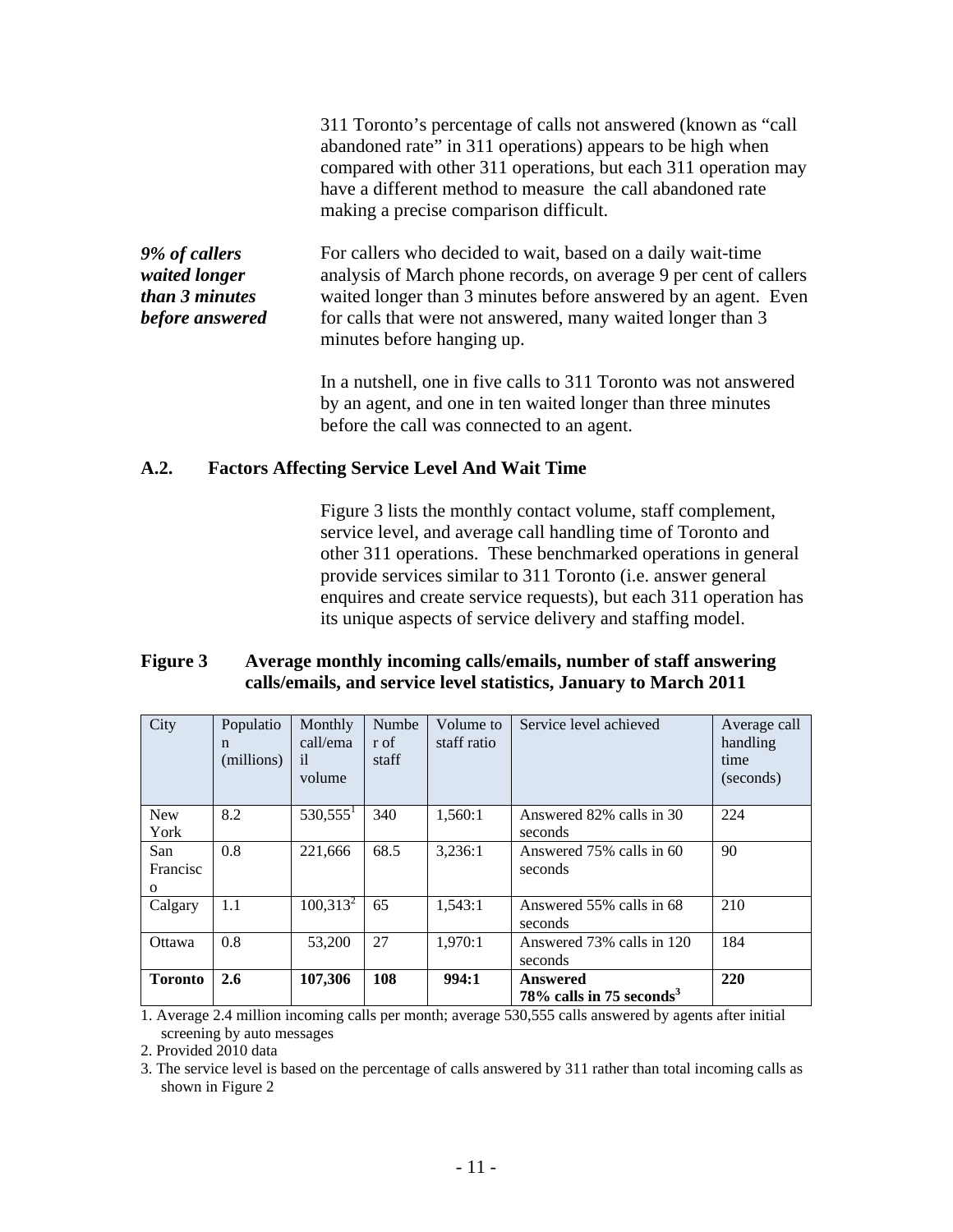| 311 Toronto has<br>comparatively<br>more staff than<br>other 311<br>operations | On a comparative basis, 311 Toronto employs more call<br>answering staff than other cites after adjusting for call volume.<br>For instance, while 311 Toronto's call volume is similar to that<br>of Calgary 311, Toronto has nearly twice as many staff as<br>Calgary.                                                                                                                                                                                                                                             |
|--------------------------------------------------------------------------------|---------------------------------------------------------------------------------------------------------------------------------------------------------------------------------------------------------------------------------------------------------------------------------------------------------------------------------------------------------------------------------------------------------------------------------------------------------------------------------------------------------------------|
|                                                                                | Figure 3 also shows that 311 Toronto's average call handling<br>time is comparable with New York and Calgary 311 within the<br>range of 200 seconds per call.                                                                                                                                                                                                                                                                                                                                                       |
|                                                                                | Based on a comparison of Toronto with other 311 operations, it<br>does not appear that insufficient staff level or prolonged call<br>handling time are the primary factors affecting service level.                                                                                                                                                                                                                                                                                                                 |
|                                                                                | Our audit identified other factors that could be attributable to<br>current service issues and they are:                                                                                                                                                                                                                                                                                                                                                                                                            |
|                                                                                | Varying staff performance levels<br>High absenteeism rate<br>h.<br>Existing monitoring system<br>Early implementation stage<br>d.                                                                                                                                                                                                                                                                                                                                                                                   |
|                                                                                | a. Varying staff performance levels                                                                                                                                                                                                                                                                                                                                                                                                                                                                                 |
| Daily number of<br>calls answered<br>varied from 29 to<br>98 calls between     | According to 311 Toronto statistics, the average number of calls<br>answered per staff person per hour is 7.4 in 2011, or 52 calls per<br>staff person per day. The targeted number set by management is<br>80 calls per person per day.<br>A sample review of March daily call logs found that more than<br>half of staff (working on regular day shifts) did not meet the<br>daily call target. Furthermore, the levels of performance varied<br>significantly between individual staff. For instance, working on |
| staff                                                                          | the same date and time period, one staff person answered a total<br>of 29 calls within the shift, while another answered 98 calls. The<br>sharp performance contrasts were consistent among the same<br>individuals over a number of days.                                                                                                                                                                                                                                                                          |
| <b>Numerous gaps</b><br>between calls in<br>certain staff's<br>call logs       | Among staff who answered significantly fewer calls, their daily<br>telephone logs consisted of numerous 5-20 minute gaps between<br>calls. According to management staff, these gaps could be for<br>"after-call wrap up" activities such as consultation with<br>supervisors, paper work, and training. These particular activities<br>however appeared to be more prevalent among certain individual<br>staff than others.                                                                                        |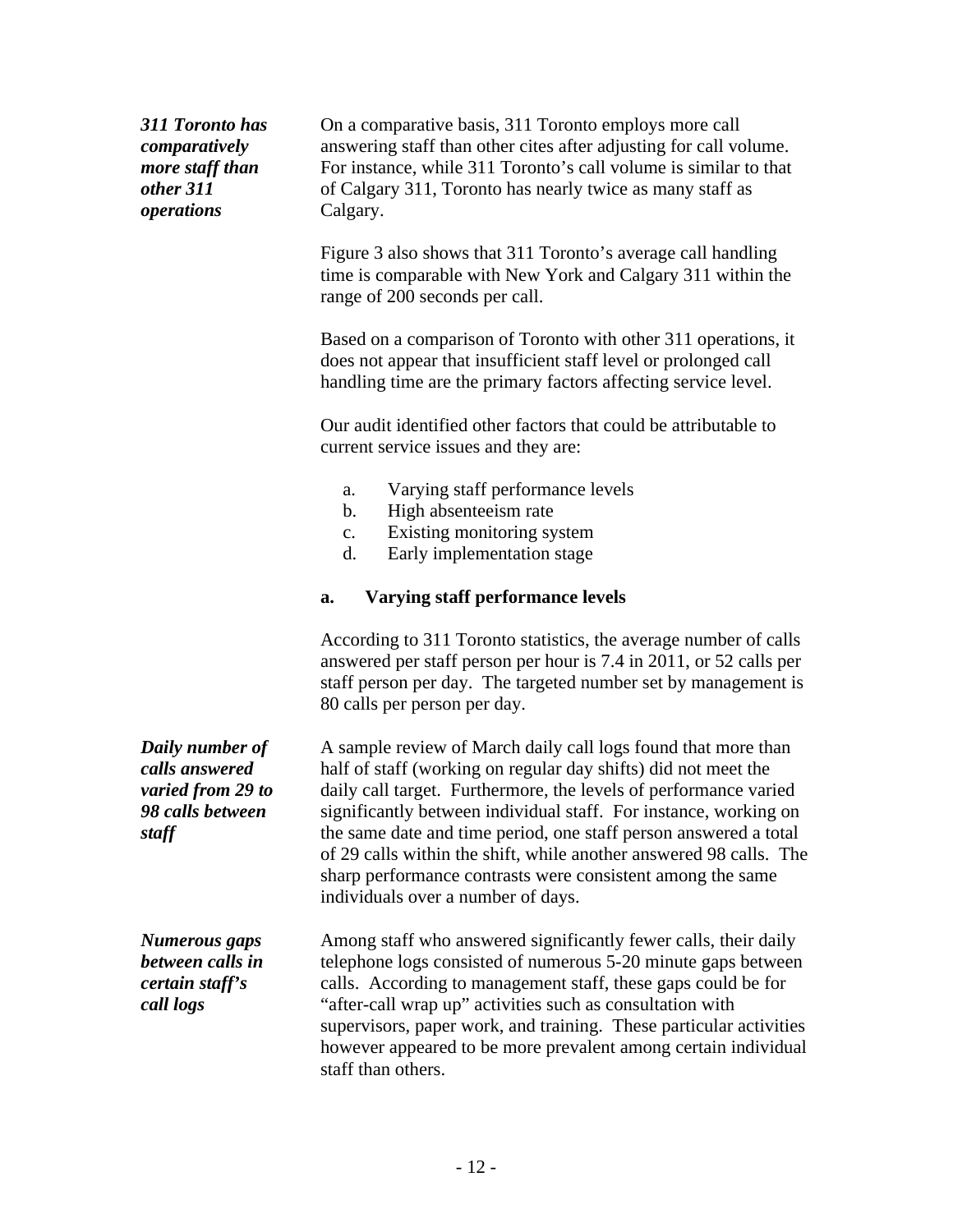#### **b. High staff absenteeism rate**

On anyong 122% and 11 Toronto experiences high chemention rates are none goinals.<br>
On any of the state of the state of the state of the state of the state of the state of the state of the state of the state of the state o *of staff were* center staff. Based on a review of January to March 2011 data, *absent daily due* on average 12 per cent of staff each day were absent due to *to sickness or*  sickness, ill dependent, or non-scheduled time off. The daily *other unplanned*  unplanned absenteeism rates ranged from the lowest 1 per cent to *reasons*  the highest 23 per cent between January and March 2011. This 311 Toronto experiences high absenteeism rates among contact center staff. Based on a review of January to March 2011 data, on average 12 per cent of staff each day were absent due to high level of absenteeism was not reported by other 311 operations we contacted. **c. Existing monitoring system** 311 Toronto has a comprehensive management information system to monitor both quality and quantity of staff performance. For quality monitoring, supervisory staff regularly review and rate recorded telephone conversations to ensure responses are standardized and adequate. *Existing system*  For quantity monitoring, the management information system *monitors quality*  tracks staff daily activity by minute and the number of calls *and quantity of* answered. Any unscheduled absence from the workstation is *staff*  recorded by the system. According to management staff, *performance* performance issues are addressed in accordance with the Union Collective Agreement. Despite the comprehensiveness of the current monitoring system, it does not appear to be conducive to improved performance. Management should re-assess the effectiveness of the existing monitoring system. *311 Toronto is*  Unlike New York or Calgary 311 which have been in operation *relatively new*  for a number of years, 311 Toronto was implemented **and developing** approximately two years ago in September 2009. Staff are **d. Early implementation stage** constantly addressing new requirements, procedural changes, and unanticipated challenges. As it continues to develop and mature, staff will have more expertise and experience to improve

operation and services.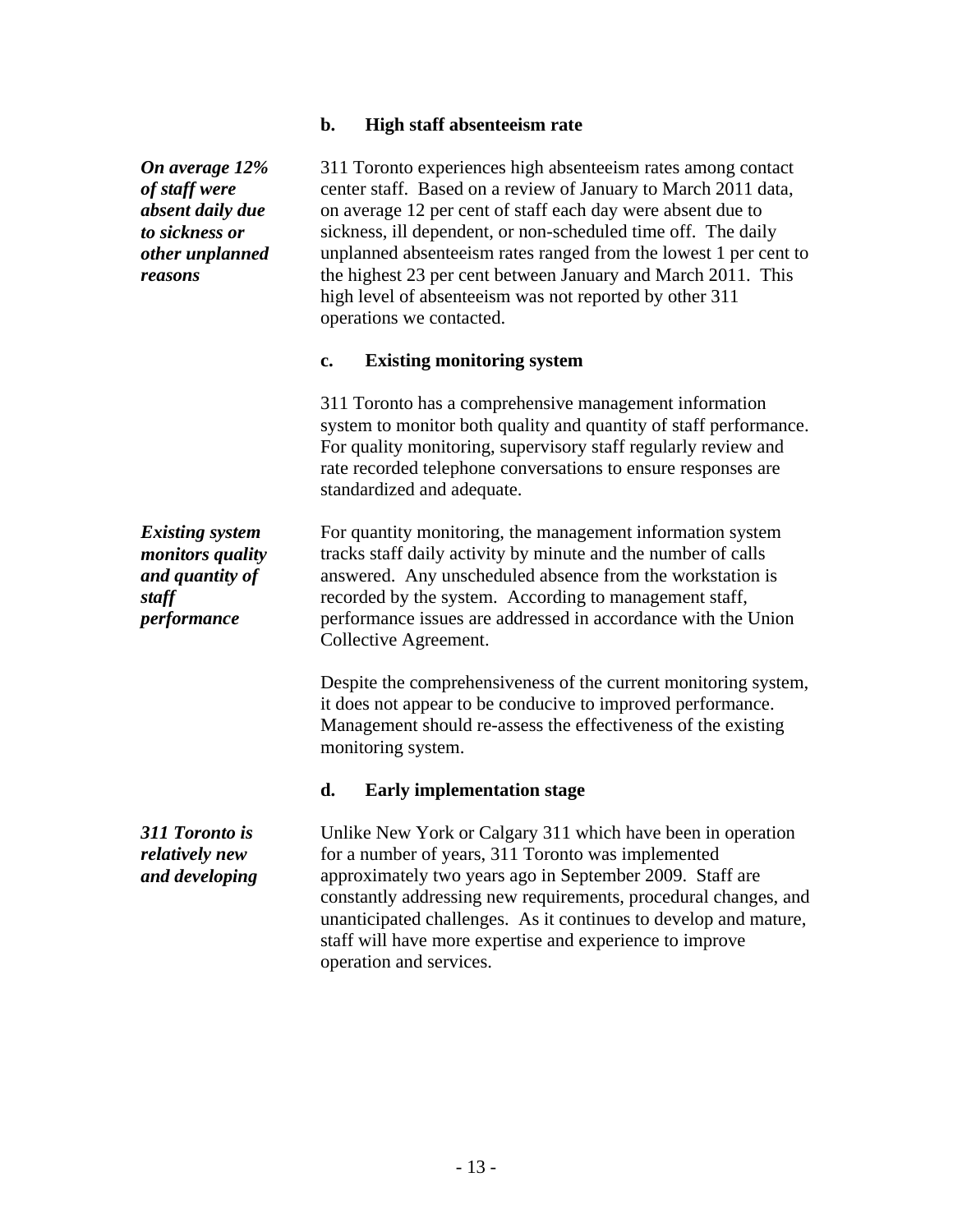| City Council request the Director, 311 Toronto            |
|-----------------------------------------------------------|
| Division, to take steps to reduce call wait time and call |
| abandoned rate (i.e., percentage of calls not             |
| answered). Such steps should include but not be           |
| limited to:                                               |

- **a. Increasing the number of calls answered per staff per day;**
- **b. Addressing the daily absenteeism issue among contact center staff; and**
- **c. Ensuring effective monitoring measures.**

### **B. Service Request Processing Could be Improved**

Recommendation:<br>
1. City Council request the Director, 311 Toronto<br>
2. Division, to take steps to reduce call wait time and call<br>
abundond rate (i.e., percentage of calls not<br>
anyword). Such steps should include but not be 311 Toronto currently has the capacity to electronically create service requests for five City divisions. Service requests are automatically transmitted to the respective divisional information systems, thereby eliminating additional data input by divisional staff. Data is transmitted from 311 system to divisional systems, and vice versa.

*25% of contacts*  Between January and June 2011, 311 created a total of 132,795 *to 311 Toronto*  service requests, accounting for approximately 25 per cent of all *are for service*  call/email contacts (75 per cent were for general inquiries). *requests* Figure 4 provides an analysis of the number of service requests and the top three service requests by division.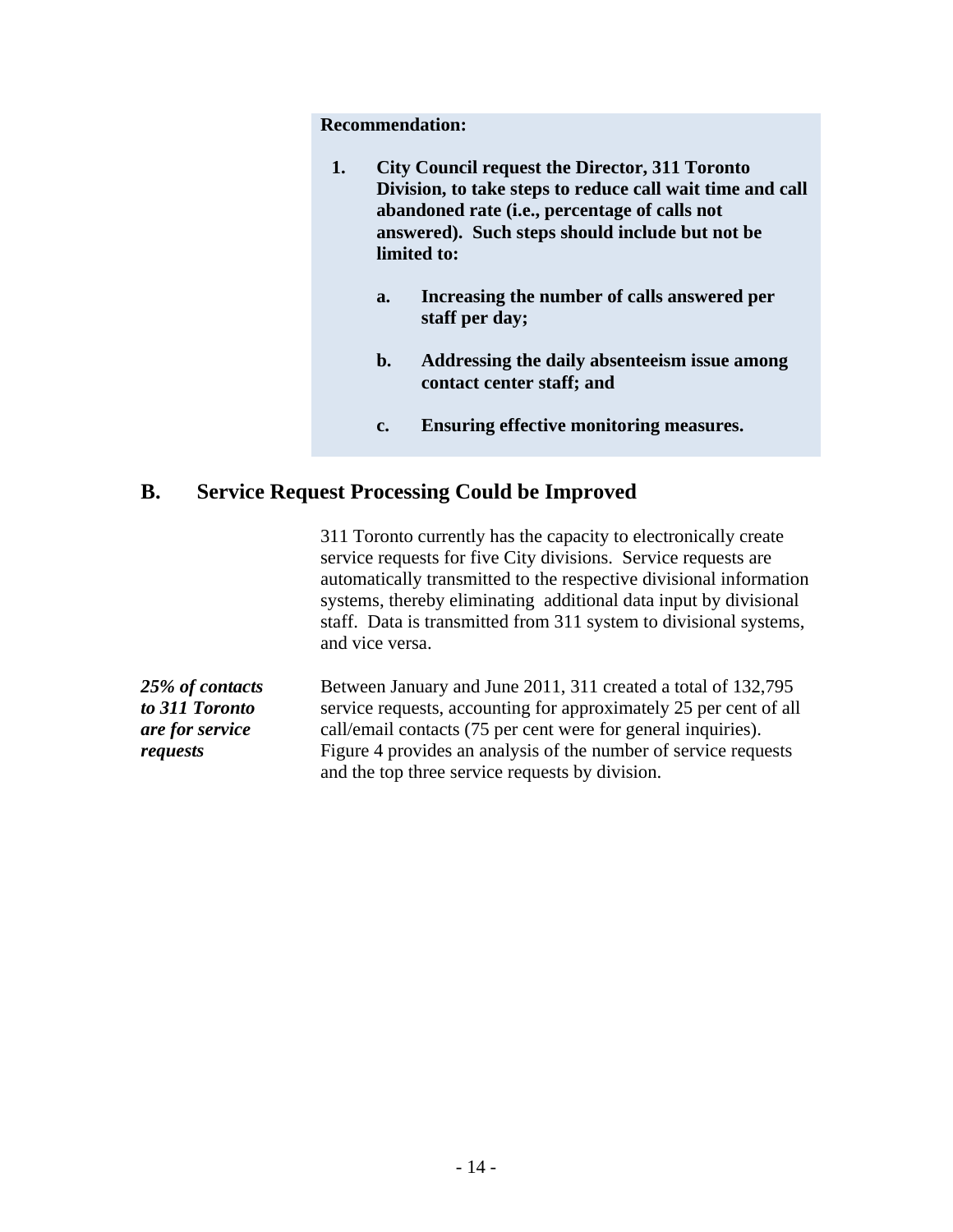### **Figure 4 Number and top three service requests by division, 311 Toronto, January to June, 2011**

| <b>Division</b>       | <b>Number of</b>       |                  | Top three service requests |                 |
|-----------------------|------------------------|------------------|----------------------------|-----------------|
|                       | <b>Service request</b> |                  |                            |                 |
|                       | (%)                    |                  |                            |                 |
| Solid Waste           | 51,926 (39%)           | Missed           | Garbage or recycle         | Residential bin |
| Management            |                        | collection       | bin size exchange          | missing         |
| Transportation        | 28,908 (22%)           | Road-pot hole    | Missing/damaged            | Sidewalk -      |
| Services              |                        |                  | signs                      | damaged/concr   |
|                       |                        |                  |                            | ete             |
| Toronto Water         | 26,049 (20%)           | Water service    | Sewer service line         | Watermain -     |
|                       |                        | line-turn off/on | blocked                    | possible break  |
| Municipal             | 15,835(12%)            | Property         | Waste                      | Zoning          |
| Licensing and         |                        | standards        |                            |                 |
| Standards             |                        |                  |                            |                 |
| <b>Urban Forestry</b> | 10,077(8%)             | General          | Storm clean up             | Stemming        |
|                       |                        | pruning          |                            |                 |
| Total                 | 132,795(100%)          |                  |                            |                 |

#### **B.1. Opportunities to Improve Divisional Call Center Efficiency**

*Divisions continue Divisions continue* Each of the five divisions, even after the establishment of 311,<br> *to maintain their* continues to maintain a divisional call center or similar unit *own call centers* totaling 40 staff and 4 supervisors (Figure 5).

| <b>Figure</b> 5 | Divisional call center staffing level, 2011 |  |
|-----------------|---------------------------------------------|--|
|                 |                                             |  |

|                                           | Division                       | Number of | Number of  |
|-------------------------------------------|--------------------------------|-----------|------------|
|                                           |                                | staff     | supervisor |
|                                           | Solid Waste Management         |           |            |
|                                           | <b>Transportation Services</b> | $\perp$   |            |
|                                           | Toronto Water                  |           |            |
| Total 44 staff and<br>supervisors at five | Municipal Licensing            |           |            |
| divisional call                           | <b>Urban Forestry</b>          |           |            |
| centers                                   | <b>Total</b>                   | 40        |            |

The two call centers managed by the Transportation Services and Toronto Water are responsible for responding to service requests and emergencies such as chemical spills on the highway and major watermain breaks. Each center maintains a large number of staff in order to provide 24/7 coverage for emergency coordination, a function that is outside the mandate of 311 Toronto.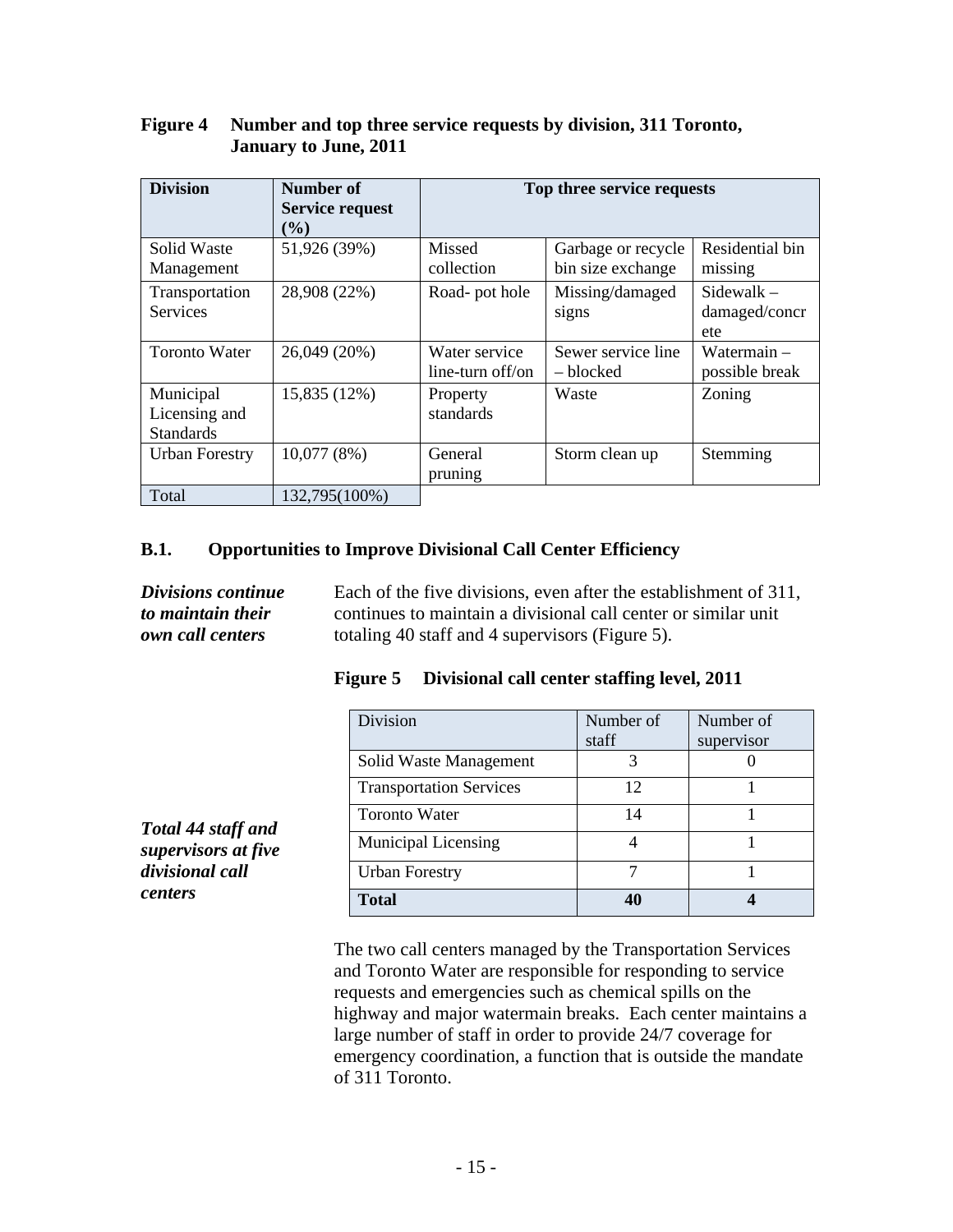*would improve*  centers into one center would have certain advantages such as *efficiency but not*  sharing of staff resources for overnight and weekend coverage, *economically*  and enabling seamless communication between the two *viable* divisions in emergency response. However, two recent Consolidating these two separately operated emergency call divisional reviews did not find a sound business case for consolidation due to the complexity of work functions, legislated responsibilities, and significant equipment costs.

> The remaining three divisional call centers - Solid Waste Management, Municipal Licensing and Standards, and Urban Forestry - operate during normal business hours and are primarily responsible for two functions:

- Secondary review of 311 service requests to ensure they
- are adequate and complete, and<br>- Distribution of service requests to the appropriate field staff or supervisors.

Municipal Licensing and Standards and Urban Forestry call center staff also perform work that is not related to 311 service requests.

**Potential** While the functions of secondary review and distributing *opportunities exist*  service requests to field staff are important, potential *to streamline* 

Consolidation<br>
Consolidation<br>
consists in the one centre would have central advantages such as<br>
constraints and consistent and the constraints of the constraints and vectors of the consense of the consense of the consense *of the three* For instance, the need for secondary review of service requests *divisional call*  may be reduced by identifying and addressing common errors *centers* in creating service requests by 311 staff. Distribution of opportunities exist to streamline the processes.<br>For instance, the need for secondary review of service requests service requests to field staff or supervisors may be automated by the information system. Such an automation has already been implemented by the Transportation Services whose service requests are directly routed to district supervisors by the system.

We understand that the subject of merging these divisional call center resources into 311 Toronto has been discussed on a number of occasions but a mutually agreed model has not been reached by staff. A comprehensive, systematic review of business process of these divisional call centers, however, has not been conducted. A business process review may also identify ways to better align divisional call center functions with 311 Toronto.

*business processes*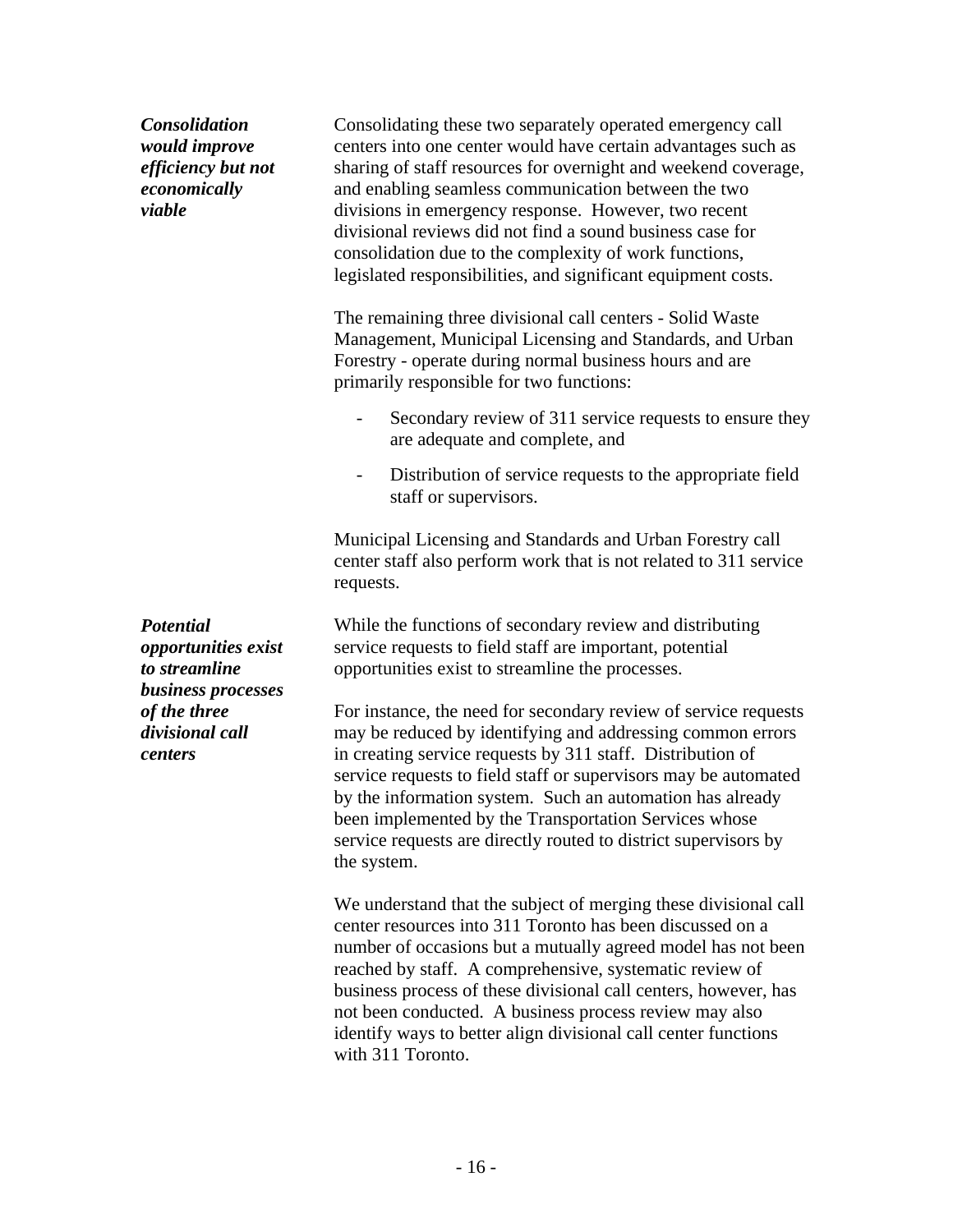**2. City Council request the Deputy City Managers, in consultation with the Director of 311, to conduct a comprehensive review of business processes of the call centers operated by Solid Waste Management, Municipal Licensing and Standards, and Urban Forestry, with a view to streamlining processes to effect a consolidation of operations.**

### **B.2. Service Request Status Information Can Be Confusing to the Public**

Recommendation:<br>
C. City Comed request the Deputy City Managers, in<br>
consultation with the Director of 311, to conduct a<br>
consultation with the Director of 311, to conduct a<br>
consultation with the Director of 311, to condu When a service request is created by 311 Toronto, the customer is provided with a reference number which can be used later to track request status either on-line or by calling 311 Toronto. During our audit in March 2011, we noted that when customers checking on-line, the "status" was shown as either "open" or "closed". However, "closed" did not necessarily mean the service had been provided. Instead "closed" could mean a range of actions by divisional staff including:

- 
- service has been provided<br>- investigation has been initiated and service pending, or<br>- service could not be provided for operational reasons.
- 

*Service request*  The ambiguity of the "closed" status could be confusing and *"status"*  frustrating for customers, who might decide to call 311 Toronto *information can*  for clarification or complaint. Not only did this unnecessarily *be confusing to*  increase 311 call volume, but it was clearly not good customer *customers* service.

In response to our audit concern, staff in June 2011 added extra categories to the service request status information. The expanded list now includes "in progress", "submitted", "suspended, "cancelled" and "completed". While this has improved the status information, staff continue to work on providing further details to the on-line information.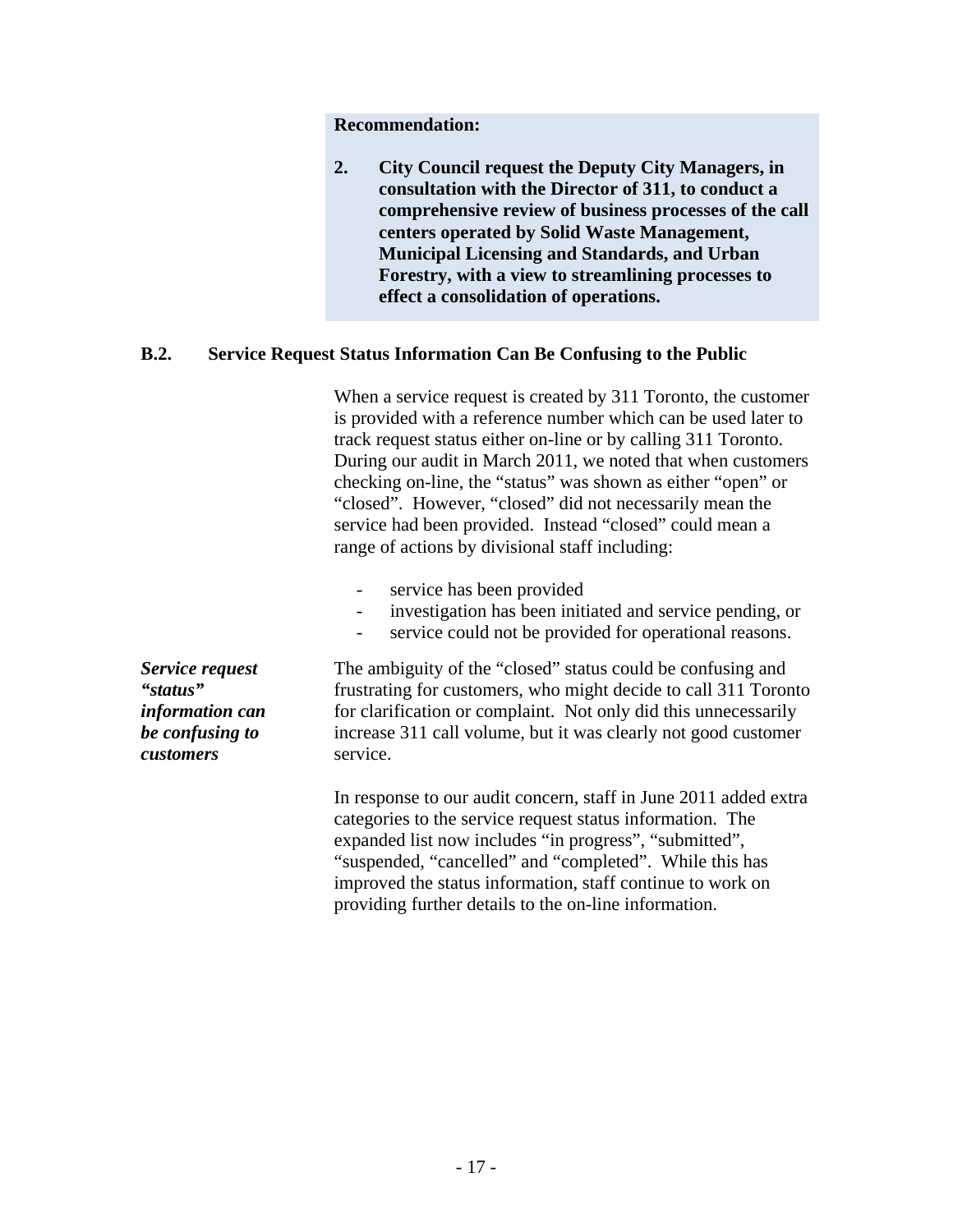#### **B.3. Response to Divisional Change Requests Has Not Been Timely**

|                                                           | <b>Recommendation:</b>                                                                                                                                                                                                                                                                                                                                                                                                                          |
|-----------------------------------------------------------|-------------------------------------------------------------------------------------------------------------------------------------------------------------------------------------------------------------------------------------------------------------------------------------------------------------------------------------------------------------------------------------------------------------------------------------------------|
|                                                           | 3. City Council request the Director, 311 Toronto<br>Division, in consultation with the General<br><b>Managers/Executive Director of Solid Waste</b><br><b>Management, Transportation Services, Toronto Water,</b><br>Municipal Licensing and Standards, and Parks,<br>Forestry and Recreation, to improve the service<br>request status information such that customers are<br>provided with accurate and clear status information<br>on-line. |
|                                                           | <b>B.3. Response to Divisional Change Requests Has Not Been Timely</b>                                                                                                                                                                                                                                                                                                                                                                          |
|                                                           | Two important tools for 311 staff are the "knowledge base"<br>which consists of a large database of City information, and<br>"scripts" which contain specific questions to ask customers<br>when creating service requests. These two tools must be up-to-<br>date to provide customers with accurate information, and to<br>create correct service requests.                                                                                   |
| 311 has a backlog<br>of change requests<br>from divisions | When service procedures or requirements are changed,<br>divisional staff submit change requests to 311 Toronto, which<br>is responsible for amending the "knowledge base" and<br>"scripts" accordingly. While 311 staff have been able to keep<br>pace with changes to the "knowledge base", changes to<br>"scripts", which are more complex, have not been made in a<br>timely manner.                                                         |
|                                                           | <b>Recommendation:</b><br>4. City Council request the Director, 311 Toronto<br>Division, to ensure timely response to divisional change<br>requests such that information used by 311 agents is<br>up-to-date to meet both divisional and customer needs.                                                                                                                                                                                       |
|                                                           | <b>B.4. Service Level Agreement Has Not Been Finalized</b>                                                                                                                                                                                                                                                                                                                                                                                      |
|                                                           | While 311 Toronto has been creating service requests for the<br>five divisions, it has not finalized a Service Level Agreement<br>with these divisions. Important issues such as "knowledge"<br>base" update protocol and frequency, reporting frequency and<br>criteria, and dispute resolution procedures have not been<br>formalized with the divisions.                                                                                     |
|                                                           | $-18-$                                                                                                                                                                                                                                                                                                                                                                                                                                          |

#### **B.4. Service Level Agreement Has Not Been Finalized**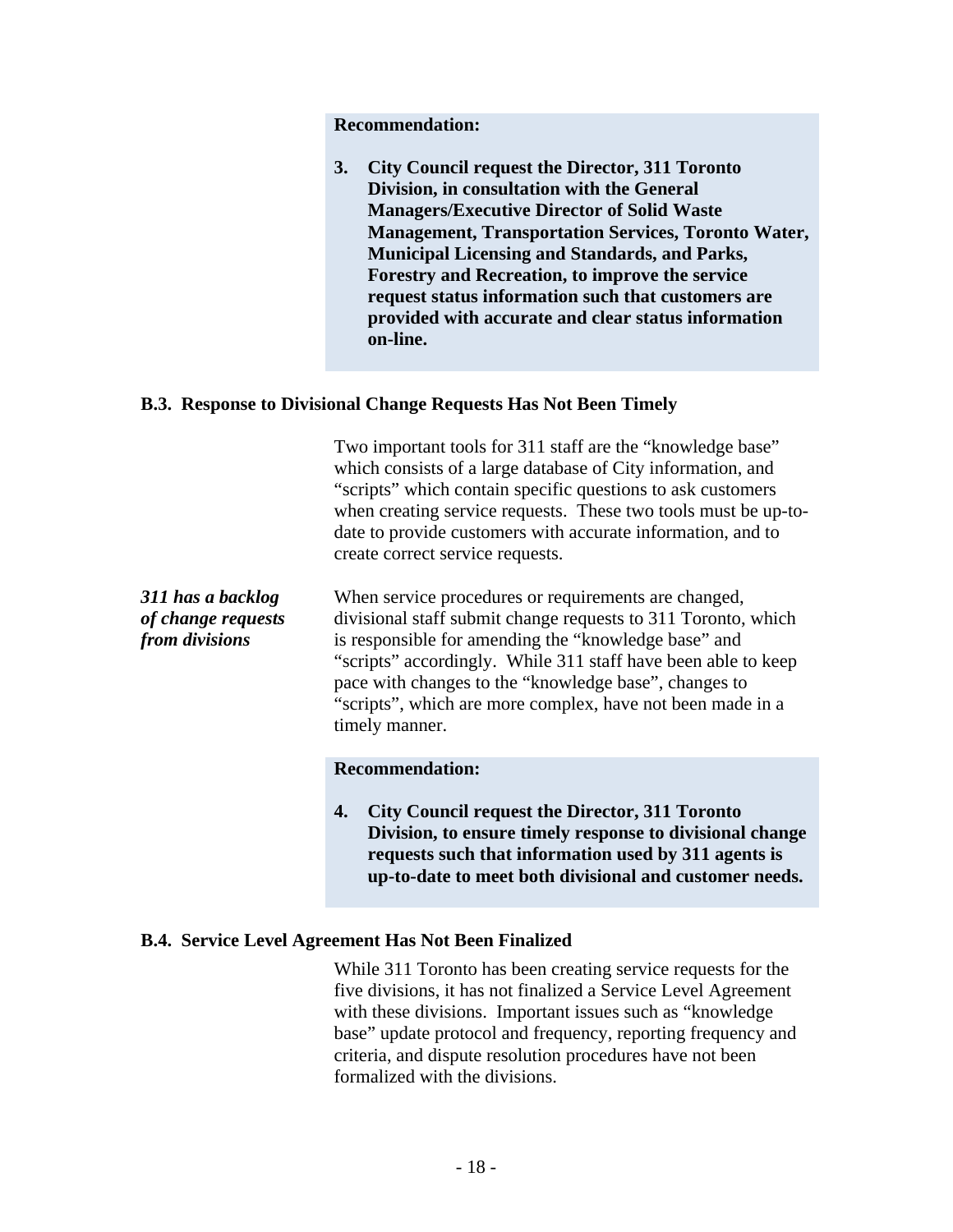Recommendation:<br>
S. City Conneil request the Director, 311 Toronto<br>
Division, to capedite the finalization of a Service Level<br>
Agreement with the five City divisions whose service<br>
equests are created by 311 Toronto. Proto **5. City Council request the Director, 311 Toronto Division, to expedite the finalization of a Service Level Agreement with the five City divisions whose service requests are created by 311 Toronto. Protocol and procedures relating to updating divisional information, reporting frequency and criteria, and dispute resolution are to be adequately addressed in the Service Level Agreement.**

### **C. Cost Saving Opportunities**

### **C.1. Better Alignment of Call Volume With Staff Level**

*311 schedules*  To ensure effective scheduling of contact center staff, 311 uses *staff based on*  specific software to forecast daily call volume and pattern *forecasted call*  based on previous weeks' call statistics. According to the *volume* terms of the Collective Agreement, scheduling of full-time staff is fixed by a shift schedule, whereas scheduling of parttime staff is flexible and adjusted according to forecasted call volume. The contract of the contract of the contract of the contract of the contract of the contract of the contract of the contract of the contract of the contract of the contract of the contract of the contract of the co

> Figure 6 illustrates the weekday hourly call pattern and staff level (including full and part-time) based on March 2011 data. The weekend call volume is usually lower and staff level is reduced accordingly.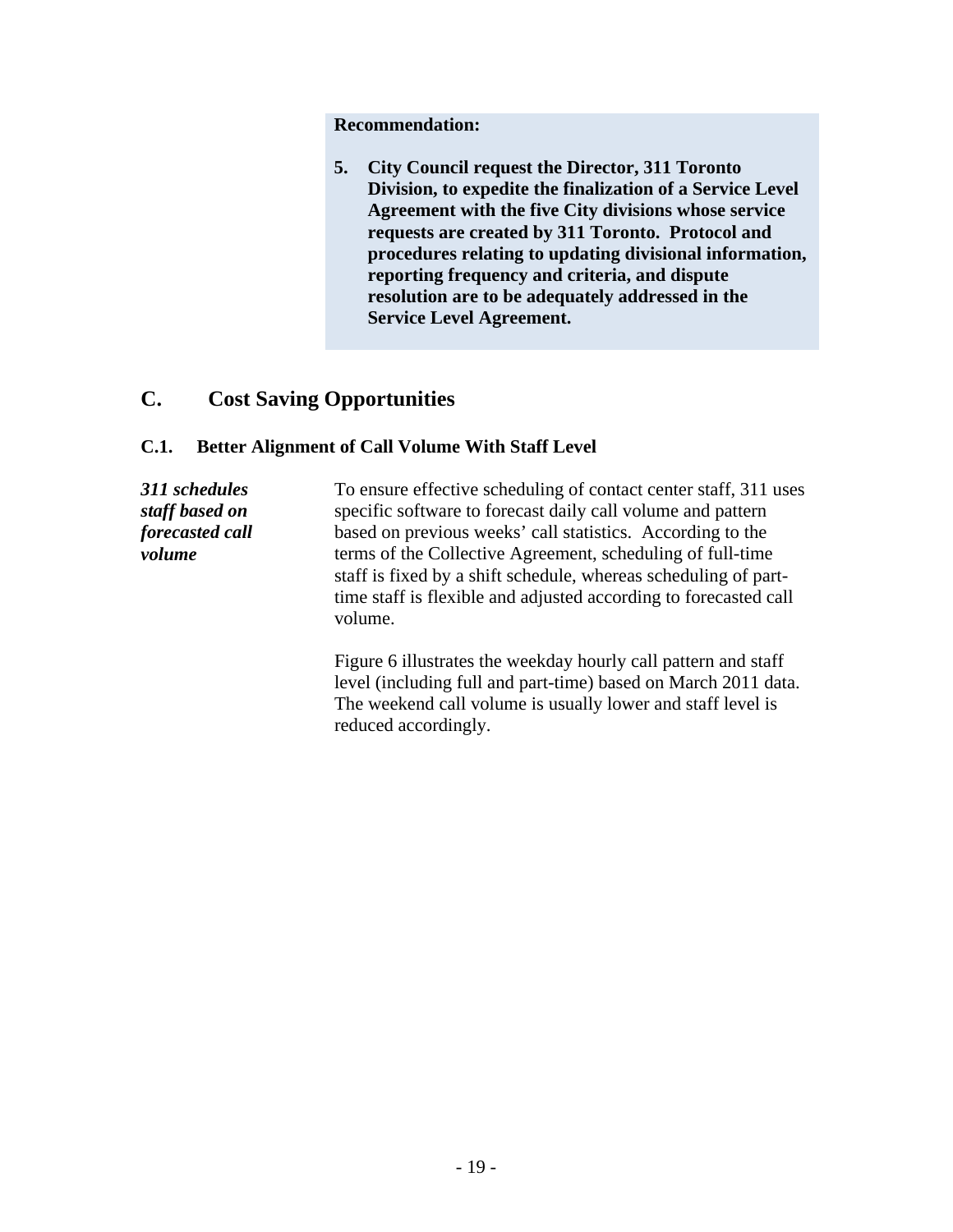

**Figure 6 Weekday 311 Toronto call pattern and staff level, March 2011**

The spike between 6 a.m. and 7 a.m. was a result of a large number of calls inquiring about the recreational program registration which took place in March 2011. Other than this, the March daily call pattern is fairly typical of general call patterns.

In general, call volume increases sharply starting 6:30 a.m. and continues to climb throughout the morning reaching its peak between 9:00 a.m. and 11:30 a.m. The number of calls declines after 4:00 p.m. Approximately 80 per cent of daily calls are received between 8:30 a.m. and 5:00 p.m.

The hourly staff level is generally in alignment with the call pattern with two exceptions:

*Assessing staff*  (a) Staff level for high call volume period

*level required for*  Since the heaviest call volume occurs between 9:00 a.m. and *the morning* 11:30 a.m., management should assess the staff level required for peak the morning neak the morning of the second the morning of the second term of the second term of the second term of the second term of the second term of the second term of the second term of the second term of the sec the morning peak.

(b) Staff level for low call volume period

*4 staff and 1* The average hourly call volume overnight (from 11:00 p.m. to *supervisor are*  6:00 a.m.) is very low ranging from 5 to 21 calls per hour. Staff *scheduled for* on the overnight shift also answer on average 10 emails per scheduled for *overnight hours* person per shift. In March 2011, 311 Toronto scheduled four staff and one supervisor for the overnight shift. Calgary 311, on the other hand, assigns two staff for the overnight shift.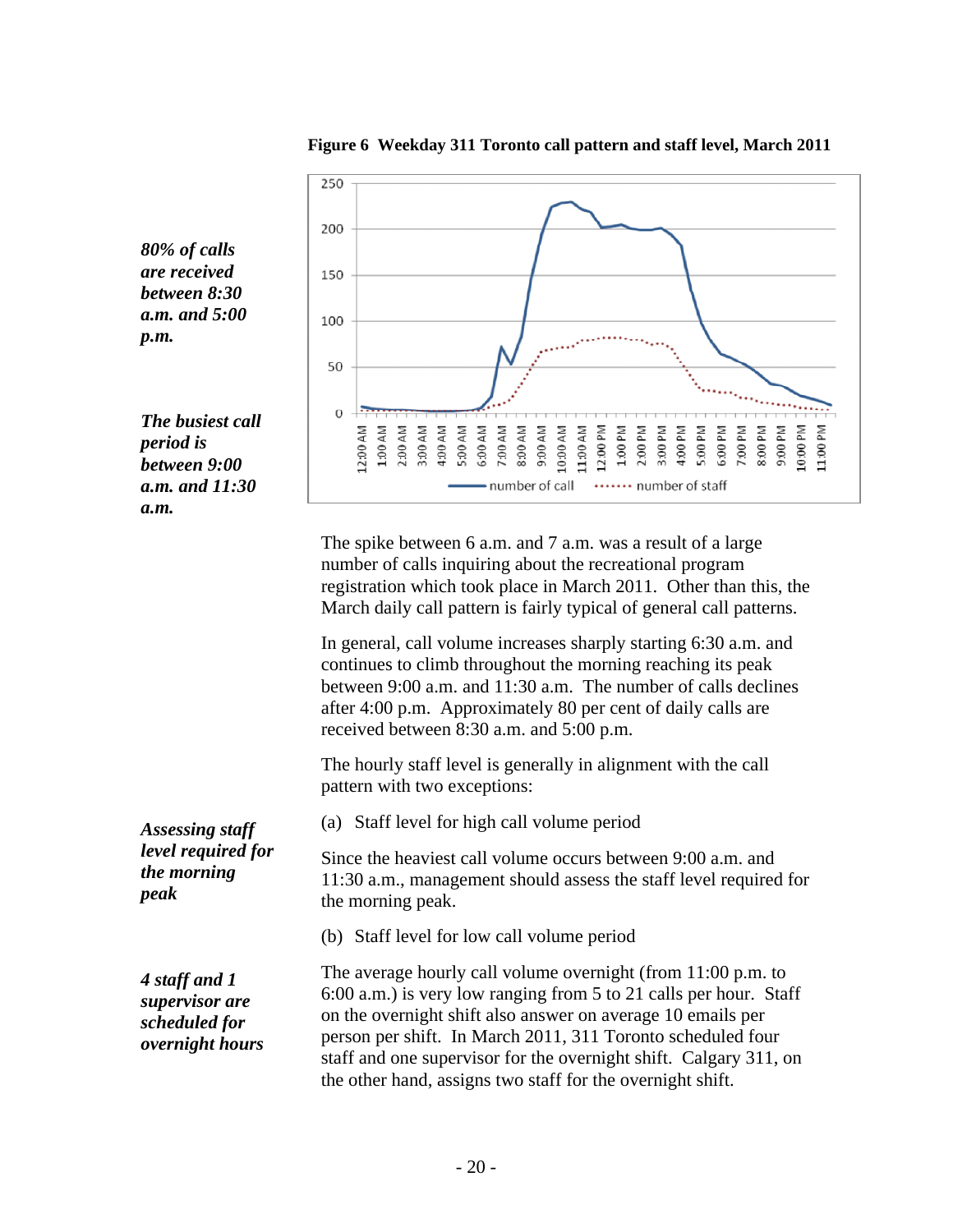The combined email and call volume for 311 Toronto does not justify the assignment of five staff for the overnight shift. In response to our concern, management staff reported that the number of overnight staff would be reduced in November 2011 to three agents.

We also discussed with management staff the necessity of assigning a supervisor on duty for the overnight shift. According to staff, the deployment of a supervisor for the overnight shift was necessary for monitoring and it was cost-effective use of staff resources.

#### **Recommendations:**

- **6. City Council request the Director, 311 Toronto Division, to review daily call patterns and staff levels to ensure an appropriate level of staff coverage.**
- **7. City Council request the Director, 311 Toronto Division, to ensure cost-effective deployment of staff in alignment with workload for the overnight shift.**

#### **C.2. Review of Information Technology Resources**

The number of information technology (IT) staff for 311 totals 34 - 16 for daily operations and 18 for projects.

| 311 has a team<br>of 16 IT staff for<br>daily operation | The daily operation of 311 Toronto is supported by a designated<br>team of 16 IT staff. Nine IT staff were approved for initial<br>implementation, and seven staff were added in 2011 to carry out |  |  |
|---------------------------------------------------------|----------------------------------------------------------------------------------------------------------------------------------------------------------------------------------------------------|--|--|
|                                                         | system support and maintenance services.                                                                                                                                                           |  |  |
|                                                         | Other 311 operations we contacted, however, are either partially<br>or fully supported by corporate IT without their own designated<br>IT staff. This allows IT resources to be shared across      |  |  |
|                                                         | departments.<br>The number of IT staff in 311 Toronto is significantly higher                                                                                                                      |  |  |
|                                                         | than that of other 311 operations. For example, Calgary 311<br>relies on four corporate IT staff for support, and San Francisco                                                                    |  |  |
|                                                         | 311 has two designated IT staff and four IT staff shared with                                                                                                                                      |  |  |

other city services.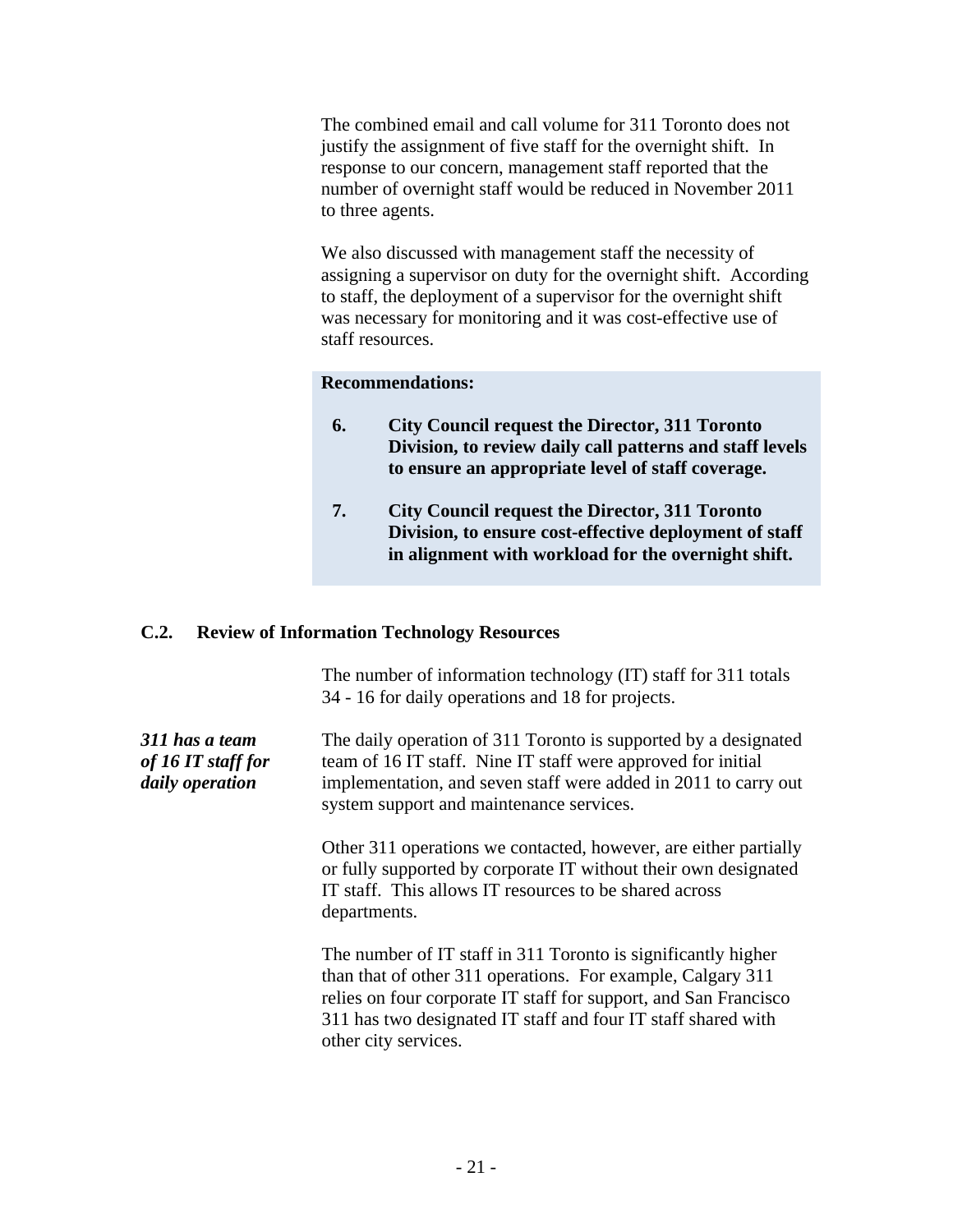| A team of 18<br>contract staff are<br>retained for IT<br>projects           | In addition to ongoing operations, 311 currently retains 18<br>contract IT staff for projects such as smart phone application<br>development, expansion of an on-line self-serve menu, and<br>expansion of divisional service request capacity.                                                                                                                                                                                                                                                      |
|-----------------------------------------------------------------------------|------------------------------------------------------------------------------------------------------------------------------------------------------------------------------------------------------------------------------------------------------------------------------------------------------------------------------------------------------------------------------------------------------------------------------------------------------------------------------------------------------|
| A detailed review<br><i>of 311 IT</i><br><i>resources is</i><br>recommended | Demand for IT support was high during the initial 311<br>implementation, but the demand should have decreased since that<br>time. In light of 311 Toronto's significantly higher level of IT<br>resources than other 311 operations, a detailed review of IT<br>resource requirements should be expected. The review should<br>examine opportunities for efficiency gain including merging 311<br>IT resources into Corporate Information Technology Division to<br>facilitate sharing of resources. |
|                                                                             | <b>Recommendation:</b>                                                                                                                                                                                                                                                                                                                                                                                                                                                                               |
|                                                                             | <b>City Council request the City Manager, in consultation</b><br>8.<br>with the Chief Information Officer and the Director of<br>311, to review the level of information technology staff<br>resources in the 311 Toronto Division to identify cost<br>saving opportunities. Such a review should include<br>assessing the merits of merging 311 Toronto<br>information technology resources into the Corporate<br><b>Information and Technology Division.</b>                                       |
| C.3.                                                                        | <b>Incorporation of Telephone Self-Serve Technologies</b>                                                                                                                                                                                                                                                                                                                                                                                                                                            |
| 311 Toronto does<br>not use<br>telephone self-<br>serve<br>technologies     | Unlike other 311 operations, 311 Toronto does not use telephone<br>self-serve technologies such as Auto Attendant or Interactive<br>Voice Response (IVR). These technologies use pre-recorded<br>messages to allow callers to define the nature of their call using<br>voice or touch-tone phone.                                                                                                                                                                                                    |
|                                                                             | The initial design of 311 Toronto excluded the use of telephone<br>self-serve technologies. Another initial design element was the<br>requirement for first call resolution to minimize transfer to other<br>staff whenever possible. These design elements were intended to<br>provide the best model of customer service such that customers<br>can speak to a live agent immediately, and obtain the information<br>without being transferred to another agent.                                   |
|                                                                             |                                                                                                                                                                                                                                                                                                                                                                                                                                                                                                      |
|                                                                             |                                                                                                                                                                                                                                                                                                                                                                                                                                                                                                      |
|                                                                             | $-22-$                                                                                                                                                                                                                                                                                                                                                                                                                                                                                               |

### **C.3. Incorporation of Telephone Self-Serve Technologies**

| 311 Toronto does | Unlike other 311 operations, 311 Toronto does not use telephone                                                                                                                                                                                                                                                                                                                                                                                                    |
|------------------|--------------------------------------------------------------------------------------------------------------------------------------------------------------------------------------------------------------------------------------------------------------------------------------------------------------------------------------------------------------------------------------------------------------------------------------------------------------------|
| not use          | self-serve technologies such as Auto Attendant or Interactive                                                                                                                                                                                                                                                                                                                                                                                                      |
| telephone self-  | Voice Response (IVR). These technologies use pre-recorded                                                                                                                                                                                                                                                                                                                                                                                                          |
| serve            | messages to allow callers to define the nature of their call using                                                                                                                                                                                                                                                                                                                                                                                                 |
| technologies     | voice or touch-tone phone.                                                                                                                                                                                                                                                                                                                                                                                                                                         |
|                  | The initial design of 311 Toronto excluded the use of telephone<br>self-serve technologies. Another initial design element was the<br>requirement for first call resolution to minimize transfer to other<br>staff whenever possible. These design elements were intended to<br>provide the best model of customer service such that customers<br>can speak to a live agent immediately, and obtain the information<br>without being transferred to another agent. |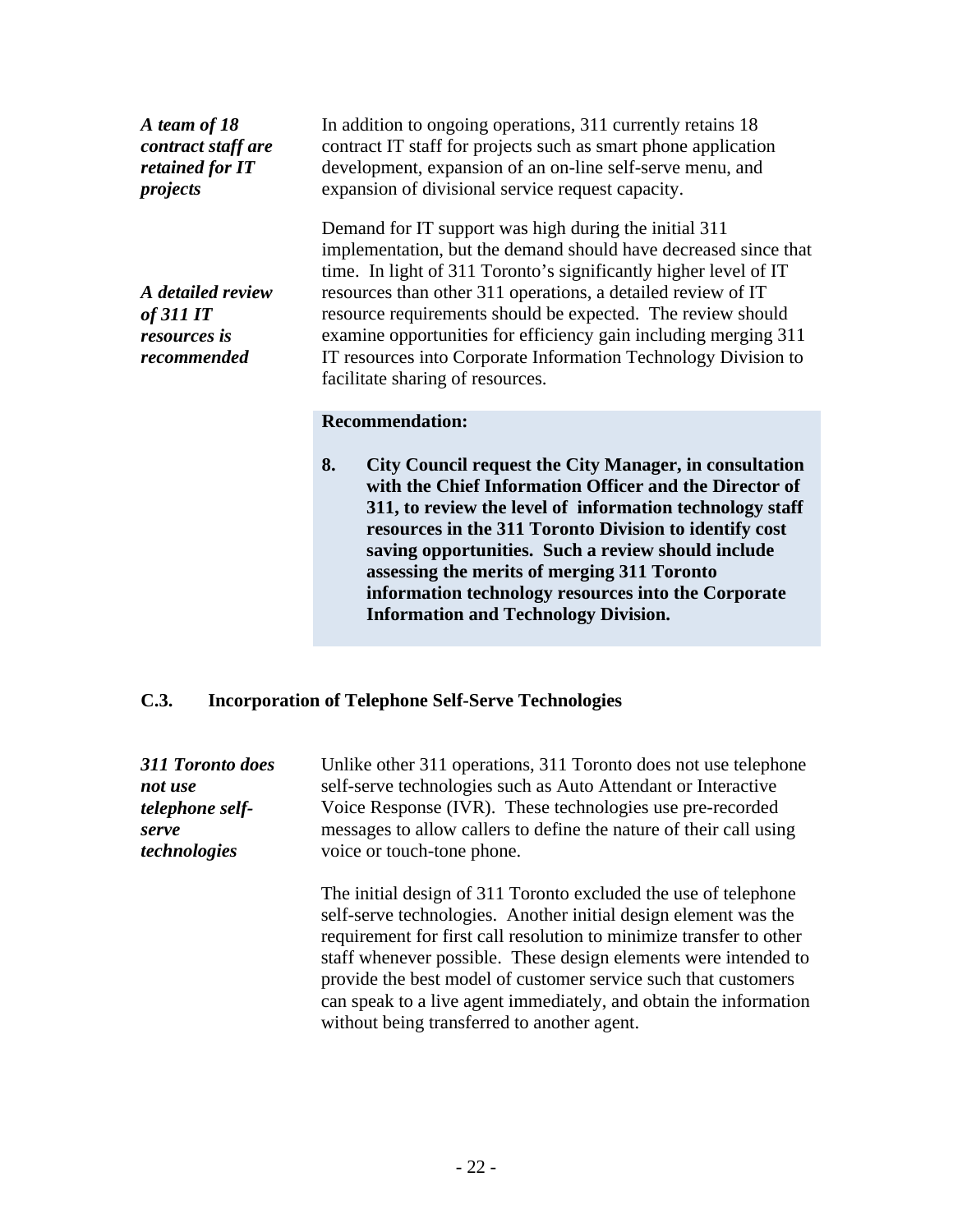*IVR has been*  Telephone self-serve technologies are effective in other 311 *proven to be an*  operations. For instance, during multiple storms in January *effective tool in*  2011, New York City 311 successfully resolved over 50 per cent *other 311*  of incoming calls via IVR messages. Customers received **operations** experiment information (e.g. school closures) through recorded messages without speaking to an agent. According to the Executive Director of New York City 311:

> "*Quite frankly we couldn't operate our customer service operation without the IVR. It serves both customer needs and interests, as well as financial and budgetary limits*."

We are aware that as a result of the core service review City Council in September 2011 approved a recommendation to eliminate 311 development capacity in 2013. In light of the potential benefits of self-serve technologies in improving 311 customer services and efficiency, a business case outlining costs and benefits should be developed for Council consideration.

#### **Recommendation:**

**9. City Council request the Director, 311 Toronto Division, to develop a business case on incorporating telephone self-serve technologies into 311 operation where necessary to improve service level and reduce call wait time. The business case should outline shortterm and long-term costs and potential benefits.**

#### **C.4. Incorporation of a Customer Satisfaction Survey Into Website**

*311 Toronto has*  311 Toronto has a dynamic website through which the public can *a dynamic*  request a range of City services, search the 311 information *website* database, and make payment to the City. As well, the website information is available in multiple languages.

Currently customers may forward complaints, compliments, and suggestions to 311 Toronto through its website in a basic text format. Submission must be accompanied with an email address. The basic text format and the requirement to provide an email address may deter certain customers from providing feedback.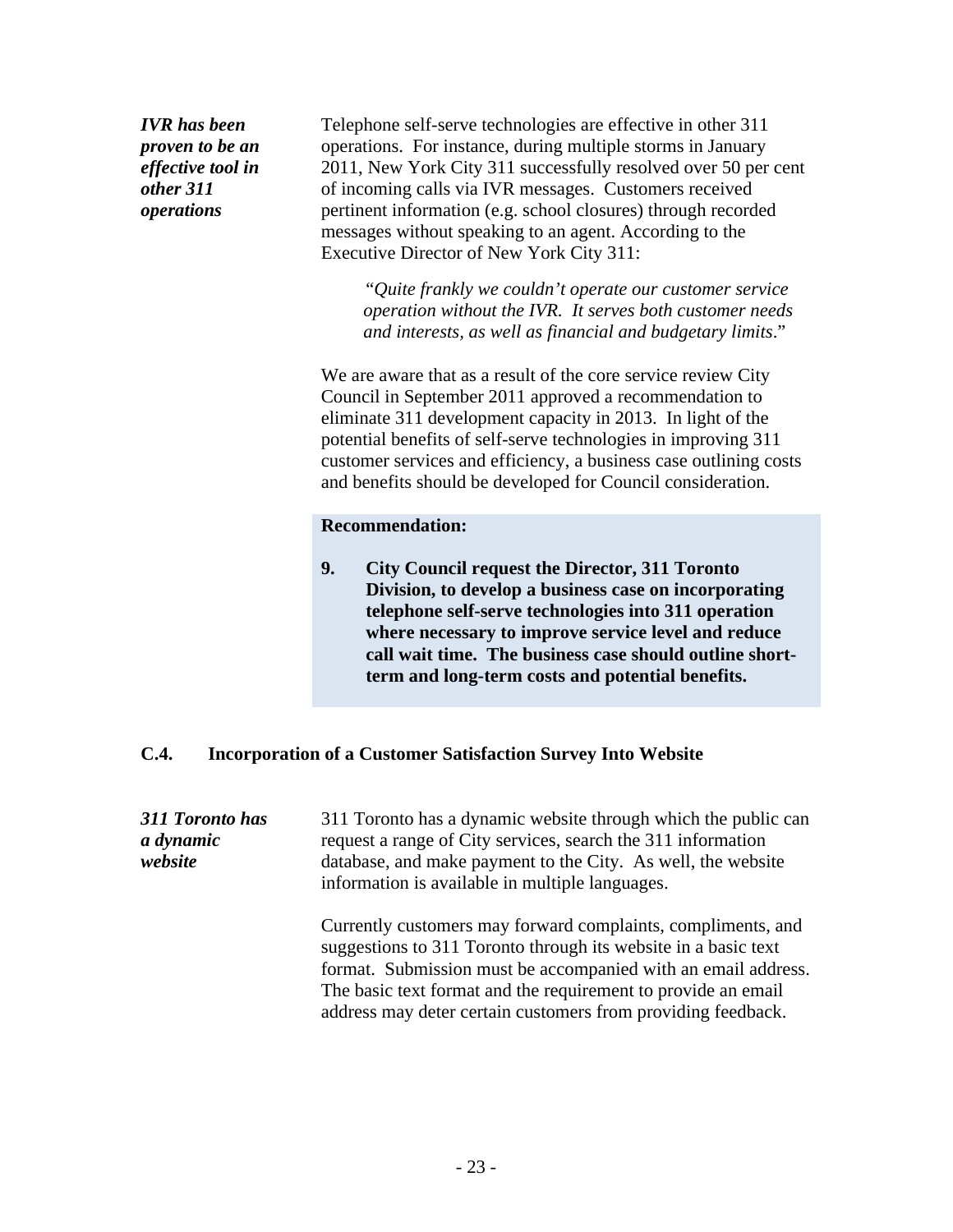### **Recommendation:**

### **D. Other Issues**

#### **D.1. Capital Fund for Divisional 311 Preparedness Should Be Re-assessed**

| An on-line<br>customer<br>satisfaction<br>survey can be<br>implemented at<br>minimal cost                         | To measure customer satisfaction level, 311 is planning to retain<br>a firm to conduct a telephone survey. Compared to a telephone<br>survey, an on-line customer survey may be more economical and<br>effective. The San Francisco 311 website includes a customer<br>satisfaction survey form whereby customers can rate the<br>telephone and web self service by answering several simple<br>questions, and provision of contact information is optional.<br>An on-line customer satisfaction survey would enable 311<br>Toronto to collect instant customer feedback on an ongoing basis<br>at minimal cost. As well, a structured questionnaire will simplify<br>data analysis and facilitate reporting. |
|-------------------------------------------------------------------------------------------------------------------|---------------------------------------------------------------------------------------------------------------------------------------------------------------------------------------------------------------------------------------------------------------------------------------------------------------------------------------------------------------------------------------------------------------------------------------------------------------------------------------------------------------------------------------------------------------------------------------------------------------------------------------------------------------------------------------------------------------|
|                                                                                                                   | <b>Recommendation:</b><br><b>City Council request the Director, 311 Toronto</b><br><b>10.</b><br>Division, to consider including a customer satisfaction<br>survey questionnaire in the 311 Toronto website to<br>facilitate timely customer feedback. The survey results<br>be periodically analyzed and reported on the 311<br>website or through other means.                                                                                                                                                                                                                                                                                                                                              |
| D.<br><b>Other Issues</b>                                                                                         |                                                                                                                                                                                                                                                                                                                                                                                                                                                                                                                                                                                                                                                                                                               |
| D.1.                                                                                                              | <b>Capital Fund for Divisional 311 Preparedness Should Be Re-assessed</b>                                                                                                                                                                                                                                                                                                                                                                                                                                                                                                                                                                                                                                     |
| <b>Additional \$4.9</b><br>million was<br>approved in 2005<br><i>for 311</i><br>divisional<br><i>preparedness</i> | In addition to the \$38.2 capital fund approved directly for 311<br>implementation, City Council approved \$4.9 million in the 2005<br>Capital Budget for the Parks, Forestry and Recreation Division<br>for divisional preparedness activities for 311. The budget request<br>was approved for \$1.4 million for 2005 and \$3.5 million for 2006<br>to:                                                                                                                                                                                                                                                                                                                                                      |
|                                                                                                                   | Develop an automated work order system for parks and<br>recreation services                                                                                                                                                                                                                                                                                                                                                                                                                                                                                                                                                                                                                                   |
|                                                                                                                   | Upgrade forestry information system, and                                                                                                                                                                                                                                                                                                                                                                                                                                                                                                                                                                                                                                                                      |
|                                                                                                                   | Consolidate forestry call center functions.                                                                                                                                                                                                                                                                                                                                                                                                                                                                                                                                                                                                                                                                   |
|                                                                                                                   | As of September 2011, approximately \$1.4 million remained<br>unspent in the Capital Financing Reserve Funds.                                                                                                                                                                                                                                                                                                                                                                                                                                                                                                                                                                                                 |
|                                                                                                                   | $-24-$                                                                                                                                                                                                                                                                                                                                                                                                                                                                                                                                                                                                                                                                                                        |

- 
- Upgrade forestry information system, and<br>- Consolidate forestry call center functions.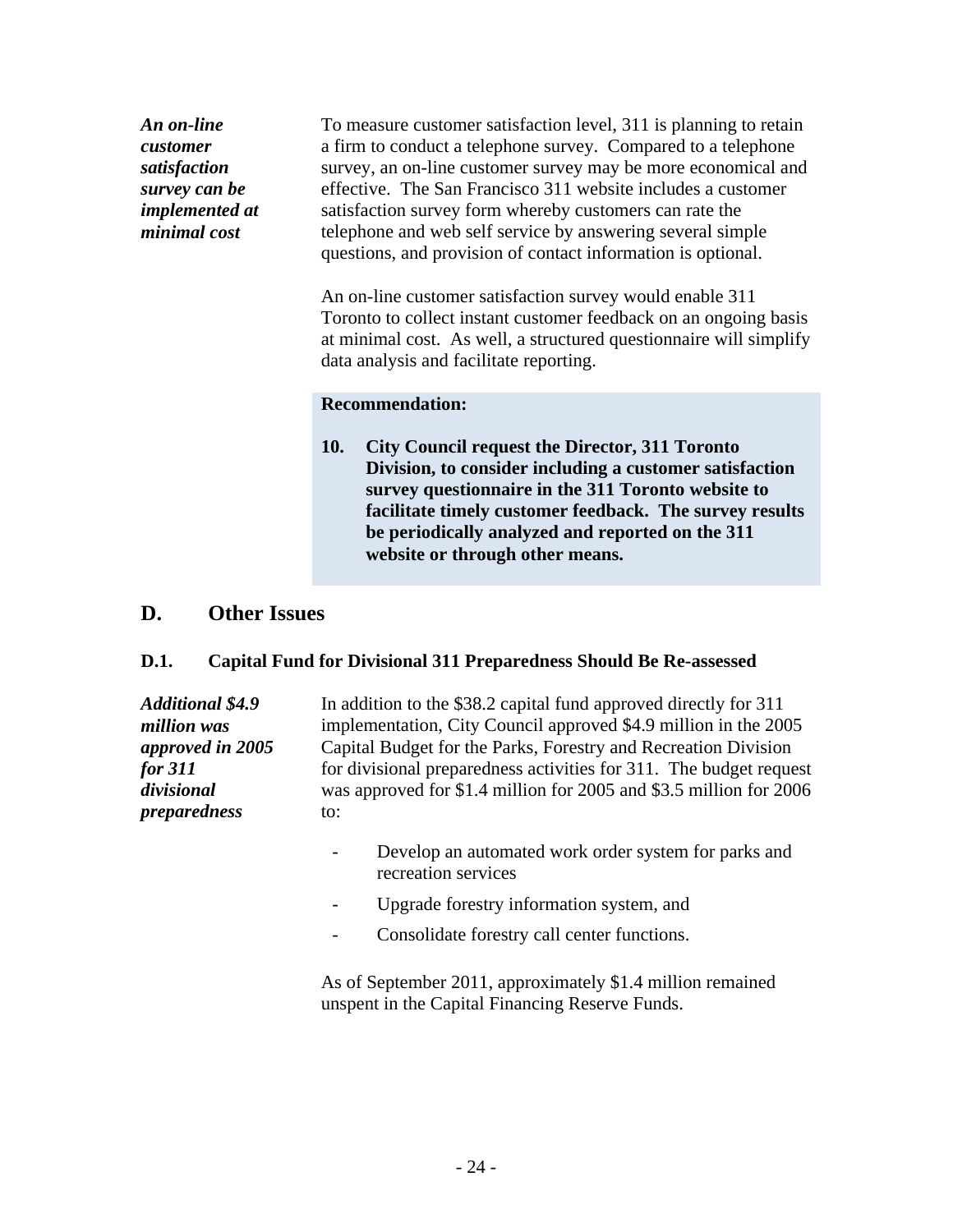Parks, Forestry and Recreation Divisional staff reported that the fund was primarily used for improving the division's existing information system to facilitate future integration with 311.

Current management staff of the 311 Toronto Division were not informed of this earlier divisional funding approval. There appears to be a lack of communication and coordination between the two Divisions in ensuring effective expenditures of the approved fund for divisional 311 preparedness.

#### **Recommendation:**

**11. City Council request the General Manager, Parks, Forestry and Recreation Division, to assess the need for carrying forward the balance of the fund in the 311 Customer Service Strategy sub-project to 2012 Capital Budget. Should the fund be carried forward to future years, the General Manager of the Parks, Forestry and Recreation Division ensures consultation and coordination with the Director of 311 Toronto Division in future expenditures of the fund.**

### **D.2. Interdepartmental Charges Should Be Based on Updated Data**

| 2010 gross<br><i>operating cost at</i><br>\$15.1 million | The 2010 operating costs of the 311 Toronto Division were \$15.1<br>million gross and \$8.7 million net. The gross and net difference<br>is a result of inter-departmental charges to other City divisions<br>such as Public Health and Toronto Water. Interdepartmental<br>charges allow the service providers to recover their costs of<br>delivery for cost-shared or rate supported programs. |
|----------------------------------------------------------|---------------------------------------------------------------------------------------------------------------------------------------------------------------------------------------------------------------------------------------------------------------------------------------------------------------------------------------------------------------------------------------------------|
| <b>Basis for</b>                                         | Cost-shared and rate supported programs must continue to reflect                                                                                                                                                                                                                                                                                                                                  |
| allocation of                                            | full cost of service in their respective budgets (including call                                                                                                                                                                                                                                                                                                                                  |
| inter-                                                   | center costs). Currently 311 does not track general enquiries by                                                                                                                                                                                                                                                                                                                                  |
| departmental                                             | division related subject matter, and the inter-departmental                                                                                                                                                                                                                                                                                                                                       |
| charges should                                           | charges are based on historical call center statistics and resource                                                                                                                                                                                                                                                                                                                               |
| be updated                                               | levels. The allocation of inter-departmental charges should be<br>reviewed annually using best estimates of call volume                                                                                                                                                                                                                                                                           |
|                                                          | information and service delivery expectations.                                                                                                                                                                                                                                                                                                                                                    |